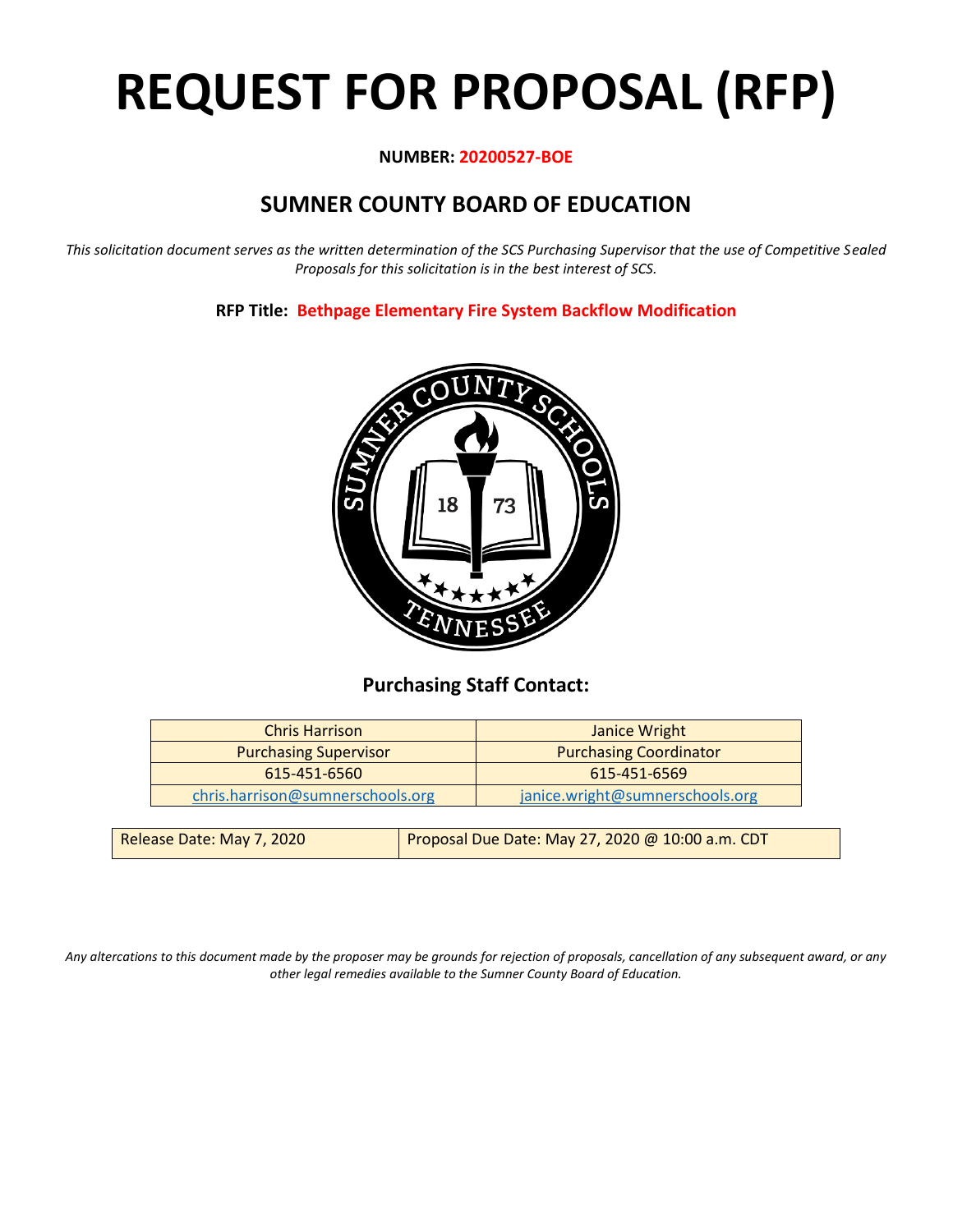## **NOTICE TO PROPOSERS**

There may be one or more amendments to this RFP. In order to receive communication for any such amendments issued specifically to this RFP, the proposer must provide a Notice of Intent to Propose to the Sumner County Board of Education (SCS) Purchasing Department. The proposer must utilize this form when submitting notice. The notice may be sent by email to: Purchasing Office, purchasing@sumnerschools.org. SCS will send amendments only to those proposers which complete and return this information by the deadline list in the RFP Schedule of Events (Section 4).

| <b>RFP Number:</b>          | 20200527-BOE Bethpage Elementary Fire System Backflow Modification |
|-----------------------------|--------------------------------------------------------------------|
| Company Name:               |                                                                    |
| <b>Mailing Address:</b>     |                                                                    |
|                             |                                                                    |
|                             |                                                                    |
| Phone Number:               |                                                                    |
| <b>Contact Person:</b>      |                                                                    |
| Email Address:              |                                                                    |
|                             |                                                                    |
| <b>Authorized Signature</b> |                                                                    |
| <b>Printed Name</b>         |                                                                    |
| Date                        |                                                                    |

Emailed amendments will be sent in a Microsoft Word (Office for Windows) or Portable Document Format (pdf) format. Any alterations to the document made by the proposer may be grounds for rejection of proposal, cancellation of any subsequent award or any other legal remedies available to the Sumner County Board of Education.

Amendments will also be posted on the SCS website **https://sumnerschools.org/index.php/current-bids-and-rfps** and attached to the solicitation listing as a PDF or WORD file. Check the particular solicitation on the Current Bids and RFPs webpage for any posted amendments.

By completing and returning this form, the Proposer has expressed its intent to provide a proposal for **20200527-BOE Bethpage Elementary Fire System Backflow Modification**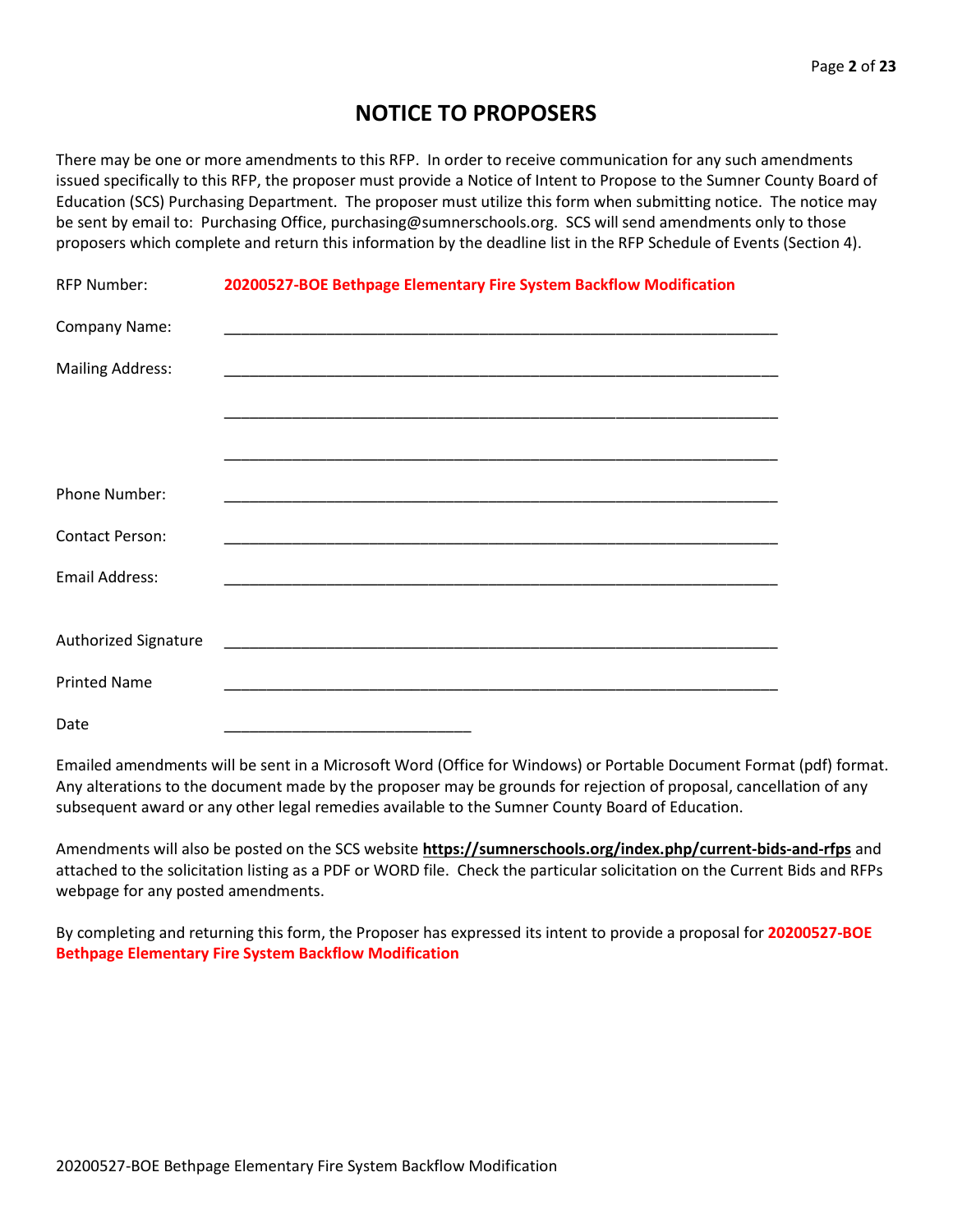## **TABLE OF CONTENTS**

- 1. Introduction/Overview
	- 1.1. Purpose
	- 1.2. Contact Information
- 2. Requirements
	- 2.1. Scope of Work/Specifications
	- 2.2. Contactor Obligations
- 3. Source Selection and Contract Award
- 4. Schedule of Events
- 5. Instructions for Proposal
	- 5.1. Required Forms
	- 5.2. New Vendors
	- 5.3. Acknowledgement of Insurance Requirements
	- 5.4. Clarification and Interpretation of RFP
	- 5.5. Proposal Package
	- 5.6. Delivery of Proposals
	- 5.7. Evaluation of Proposals
	- 5.8. Request for Clarification of Proposals
	- 5.9. Protests
- 6. Attachments
	- 6.1. Contact Information
	- 6.2. Bid Form/Certification
	- 6.3. References
	- 6.4. Certification Regarding Debarment or Suspension
	- 6.5. Condition of Submitting Proposal
	- 6.6. Statement of Non-Collusion
	- 6.7. Attestation Re Personnel
	- 6.8. Drug Free Workplace Affidavit
	- 6.9. IRS Form W-9
		- \**An online, fillable version can be found at https://www.irs.gov/pub/irs-pdf/fw9.pdf*
	- 6.10. Standard Terms & Conditions
	- 6.11. Vendor Checklist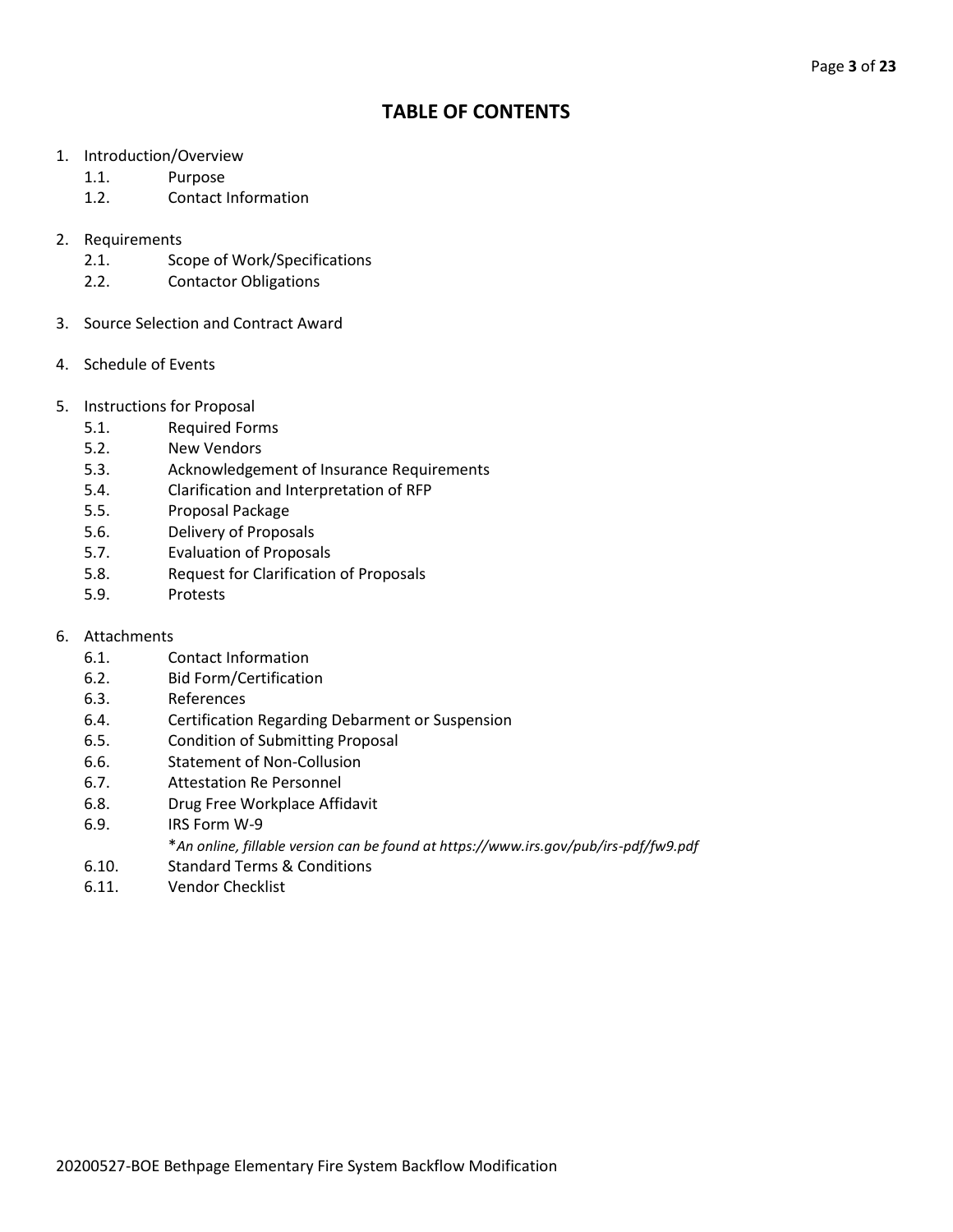#### 1. Introduction/Overview

#### 1.1. Purpose

The Sumner County Board of Education (SCS) is requesting sealed proposals to move the fire loop backflow from underground to above ground as specified herein.

#### 1.2. Contact Information

Unauthorized contact regarding this RFP with employees or officials of SCS other than the Purchasing Supervisor named below may result in disqualification from this procurement process.

Interested parties must direct all communication regarding this RFP to the Purchasing Supervisor, who is SCSs only official point of contact for this RFP.

| <b>RFP Procedures</b>            |  |
|----------------------------------|--|
| Chris Harrison                   |  |
| <b>Purchasing Supervisor</b>     |  |
| 1500 Airport Road                |  |
| Gallatin, TN 37066               |  |
| chris.harrison@sumnerschools.org |  |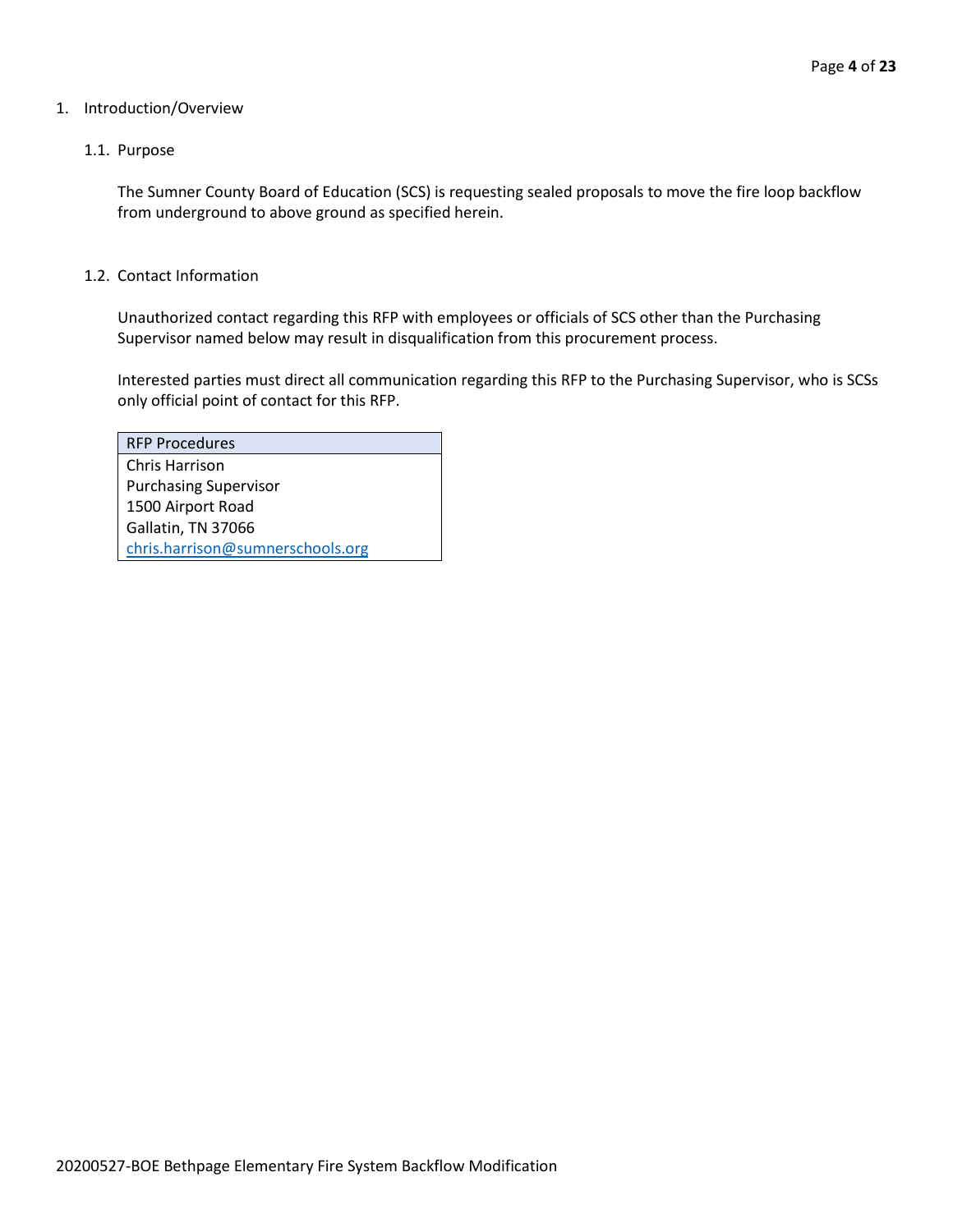#### 2. Requirements

2.1. Scope of Work / Specifications

Jobsite: Bethpage Elementary 420 Old Highway 31E Bethpage, TN 37022

- Remove existing fire loop backflow from underground pit
- Extend piping above ground level
- Furnish and Install new fire loop backflow with all temper switches and hot box  $\circ$  No information is available for model/serial number on the current fire loop backflow.
- Provide evidence the new fire loop backflow is fully operational
- Fill pit with gravel

Questions related to the specifications must be directed to Kellie Carver at [kellie.carver@sumnerschools.org.](mailto:kellie.carver@sumnerschools.org)

MANDATORY PRE-BID MEETING @ Jobsite – May 14, 2020 @ 9:00 a.m.

- 2.2. Standard Contractor Obligations
	- Shall provide and obtain all necessary materials, equipment and labor to perform all items listed in the Scope of Work.
	- Shall provide and obtain all necessary permits and schedule all necessary inspections with Local, County, etc. agencies as required by law.
	- Shall dispose of all generated waste materials in compliance with all Local, State and Federal guidelines, regulations and requirements.
	- Shall have property trained and experienced staff to facilitate the services specified in the Scope of Work. If applicable, the Contractor shall provide documentation that staff has received the manufacturers' certification to complete the services specified in the Statement of Work.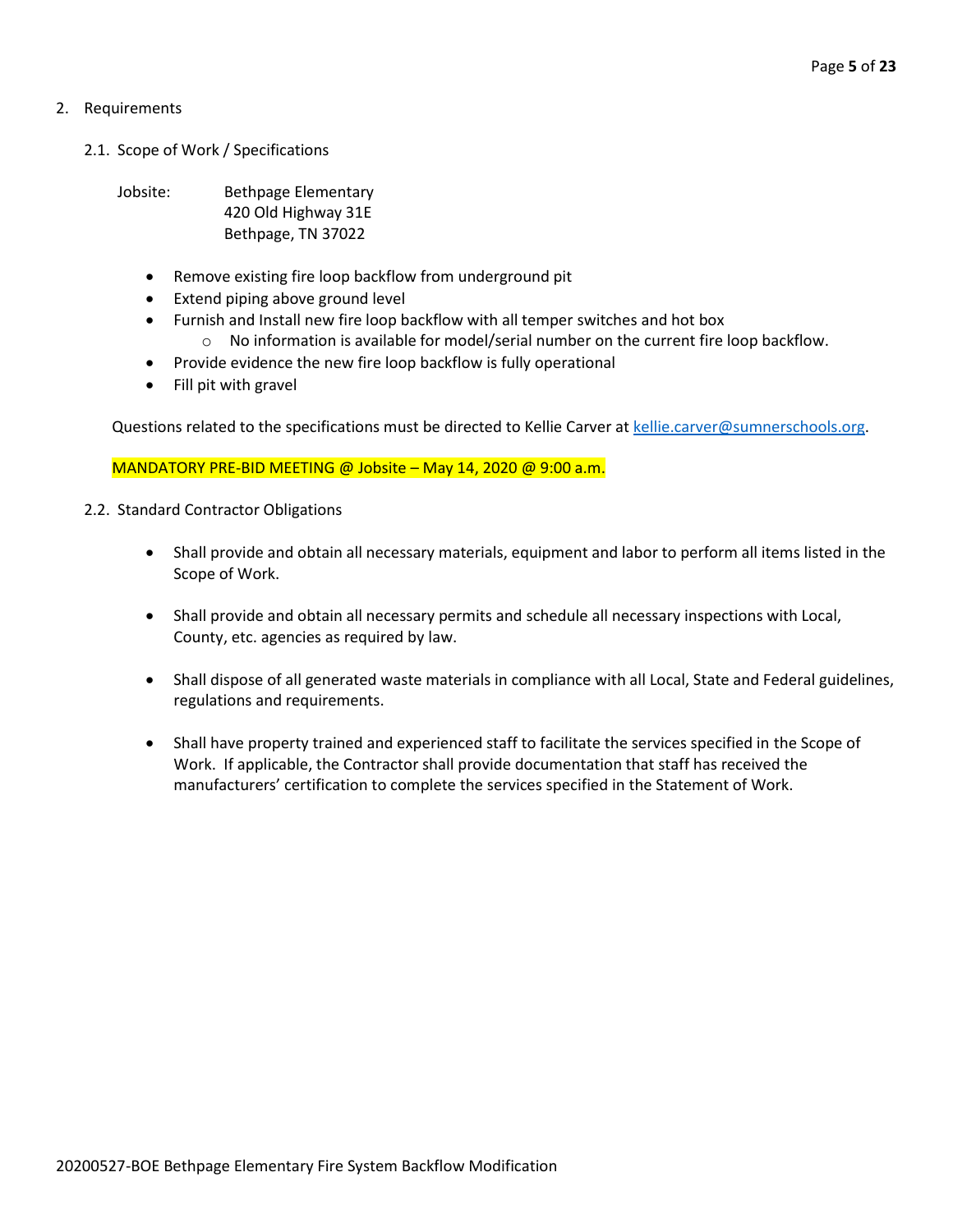- 3. Source Selection and Contract Award
	- Award(s), if made, will be made to the Responsive and Responsible proposer(s) whose proposal is most advantageous to SCS, taking into consideration price and the other evaluation criteria set forth in the RFP.
		- o General Criteria to be determined "Responsive"
			- Does the proposal include all required information, included completed attachment forms and affidavits?
			- Was the proposal delivered on or before the stated deadline? Did it include the required number of copies (hard & electronic)?
		- o General Criteria to be determined "Responsible"
			- Does the Proposer demonstrate an understanding of SCSs needs and proposed approach to the project?
			- Does the Proposer possess the ability, capacity, skill and financial resources to provide the service?
			- Can the Proposer take upon itself the responsibilities set forth in the RFP and produce the required outcomes in a timely fashion?
			- **■** Does the Proposer have the character, integrity, reputation, judgement, experience and efficiency required for the project?
	- SCS reserves the right to enter into discussions with Proposers which have submitted proposals determined to be reasonably like of being considered for selection to assure a full understanding of and responsiveness to the RFP requirements. Every effort shall be afforded to assure fair and equal treatment with respect to the opportunity for discussion and/or revision of their respective proposals.
	- Upon mutual agreement by both parties, SCS shall grant the right to extend the terms, conditions and prices of contract(s) awarded from this RFP to other Institutions (such as State, Local and/or Public Agencies) who express an interest in participating in any contract that results from this RFP. Each of the "piggyback" Institutions will issue their own purchasing documents for purchase of the goods/services. Proposer agrees that SCS shall bear no responsibility or liability for any agreements between Proposer and the other Institution(s) who desire to exercise this option.

#### 4. Schedule of Events

| <b>RFP Issued</b>                            | May 7, 2020                   |
|----------------------------------------------|-------------------------------|
| <b>Pre-Bid Meeting @ Jobsite - MANDATORY</b> | May 14, 2020 @ 9:00 a.m.      |
| <b>RFP Submission DEADLINE</b>               | May 27, 2020 @ 10:00 a.m. CDT |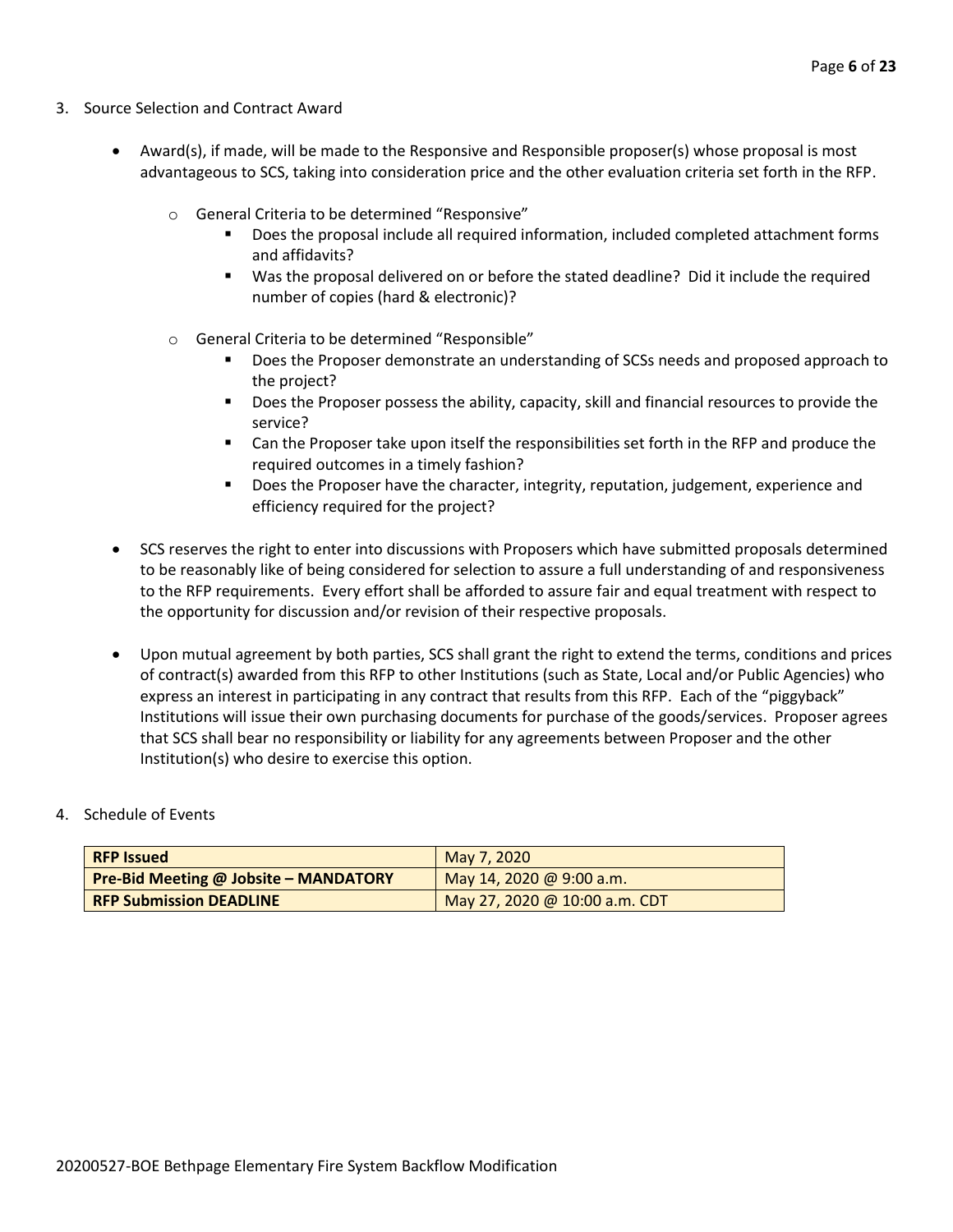#### 5. Instructions for Proposal

#### 5.1. Required Forms

- Proposer must complete and submit the Attachments in Section 6. Attachments may be omitted depending on the RFP requirements. Refer to the Table of Contents for omitted Attachments.
- Evidence of a valid State of Tennessee Business License and/or Sumner County Business License.
- For all vendors with annual purchases in excess of \$50,000; a Sumner County Business License must be on file with the SCS Finance Department. Evidence of the license must be provided within ten (10) working days following notification of award; otherwise, SCS may rescind its acceptance of the Proposer's proposal.
- Copy of State of Tennessee License (if applicable) in respective field.
- If applicable, the Proposer must include a copy of the contract(s) the Proposer will submit to be signed.

#### 5.2. New Vendors

- To comply with Internal Revenue Service requirements, all vendors who perform any type of service are required to have a current IRS Form W-9 on file with the SCS Finance Department. It is a mandatory requirement to complete the IRS Form W-9 (Attachment 6.9) included in this RFP.
- To comply with the **Tennessee Lawful Employment Act (50-1-702 and 50-1-703)**, non-employees (individuals paid directly by the employer in exchange for the individual's labor or services) must have on file one (1) of the following documents:
	- o A valid Tennessee driver's license or photo identification;
	- $\circ$  A valid driver's license or photo identification from another state where the license requirements are at least as strict as those in Tennessee;
	- o A birth certificate issued by a U.S. state, jurisdiction or territory;
	- o A U.S. government issued certified birth certificate;
	- o A valid, unexpired U.S. passport;
	- o A U.S. certificate of birth abroad (DS-1350 or FS-545)
	- o A report of birth abroad of a U.S. citizen (FS-240);
	- o A certificate of citizenship (N560 or N561);
	- o A certificate of naturalization (N550, N570 or N578);
	- o A U.S citizen identification card (I-197 or I-179); or
	- $\circ$  Valid alien registration documentation or other proof of current immigration registration recognized by the United States Department of Homeland Security that contains the individual's complete legal name and current alien admission number or alien file number (or numbers if the individual has more than one number).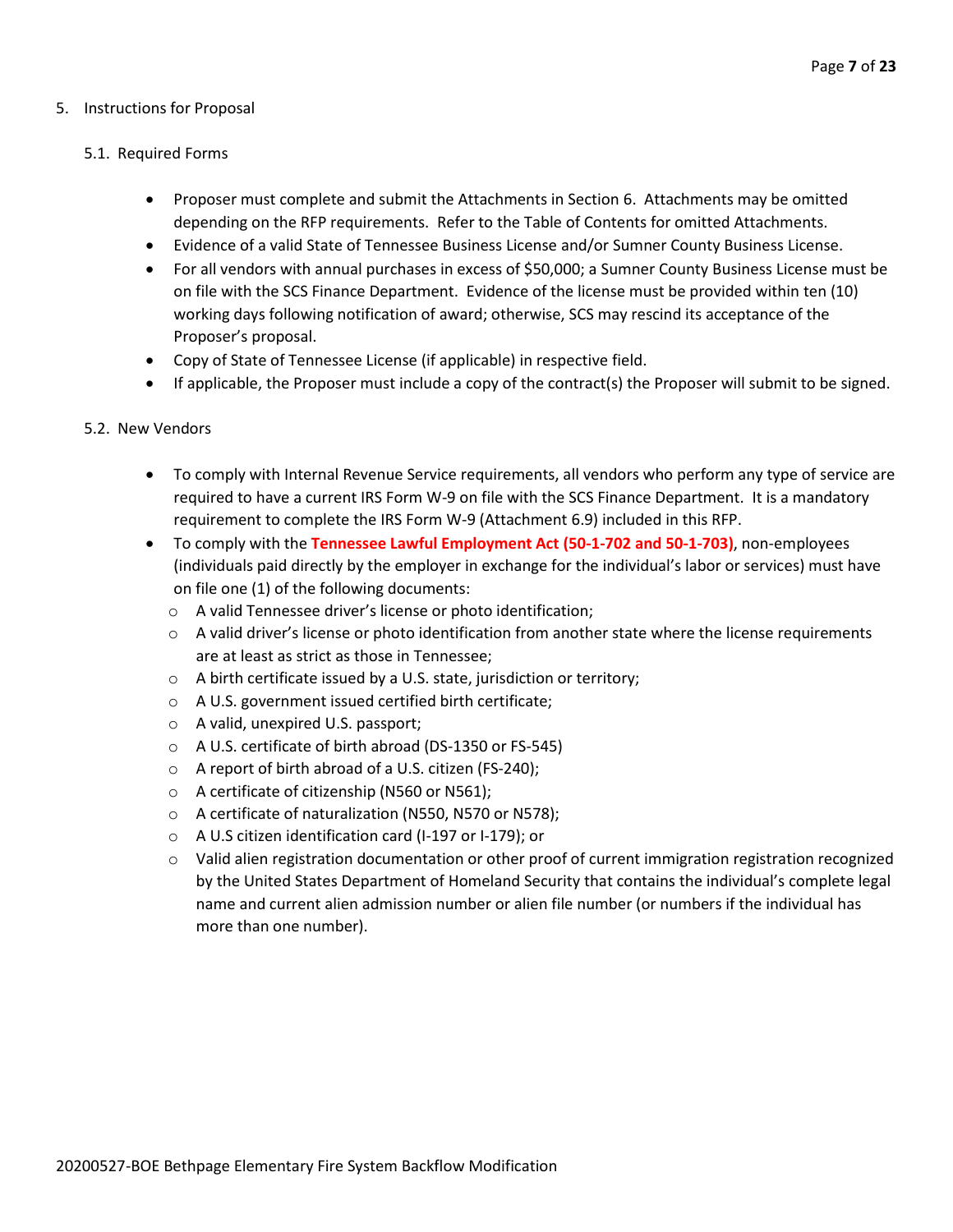5.3. Acknowledgement of Insurance Requirements

By submitting a proposal, Proposer acknowledges that it has read and understands the insurance requirements for the proposal. The Proposer who may have employees, contractors, subcontractors or agents working on SCS properties shall carry current certificates for general and professional liability insurance and for workers' compensation as indicated below. The owner or Principal of each Proposer must also be insured by workers' compensation if they perform any of the services on SCS properties. There will be no exceptions to the insurance requirement. Proposer also understands that the evidence of required insurance must be submitted within fifteen (15) working days following notification of its offer being accepted; otherwise, SCS may rescind its acceptance of the Proposers proposal.

• **General Liability**

| <b>General Aggregate</b> | \$2,000,000 |
|--------------------------|-------------|
| <b>Each Occurrence</b>   | \$1,000,000 |

#### • **Workers Compensation**

| <b>Workers Compensation</b> | <b>Tennessee Statutory Limits</b> |
|-----------------------------|-----------------------------------|
| <b>Employer's Liability</b> | \$500,000                         |

5.4. Clarification and Interpretation of RFP

The words "must" and "shall" in the RFP indicate mandatory requirements. Taking exception to any mandatory requirement shall be considered grounds for rejection. There are other requirements that SCS considers important but not mandatory. It is important to respond in a concise manner to each section and submit an itemized list of all exceptions.

5.5. Proposal Package

The package containing the proposal must be sealed and clearly marked on the outside of the package:

### **"20200527-BOE Bethpage Elementary Fire System Backflow Modification" DO NOT OPEN**

All sealed proposals packages must include all of the following. Any sealed proposals are subject to rejection as non-conforming if any applicable item is not included.

- One (1) Complete Original
- Original Signature on Original Proposal. NO copied or digital signatures.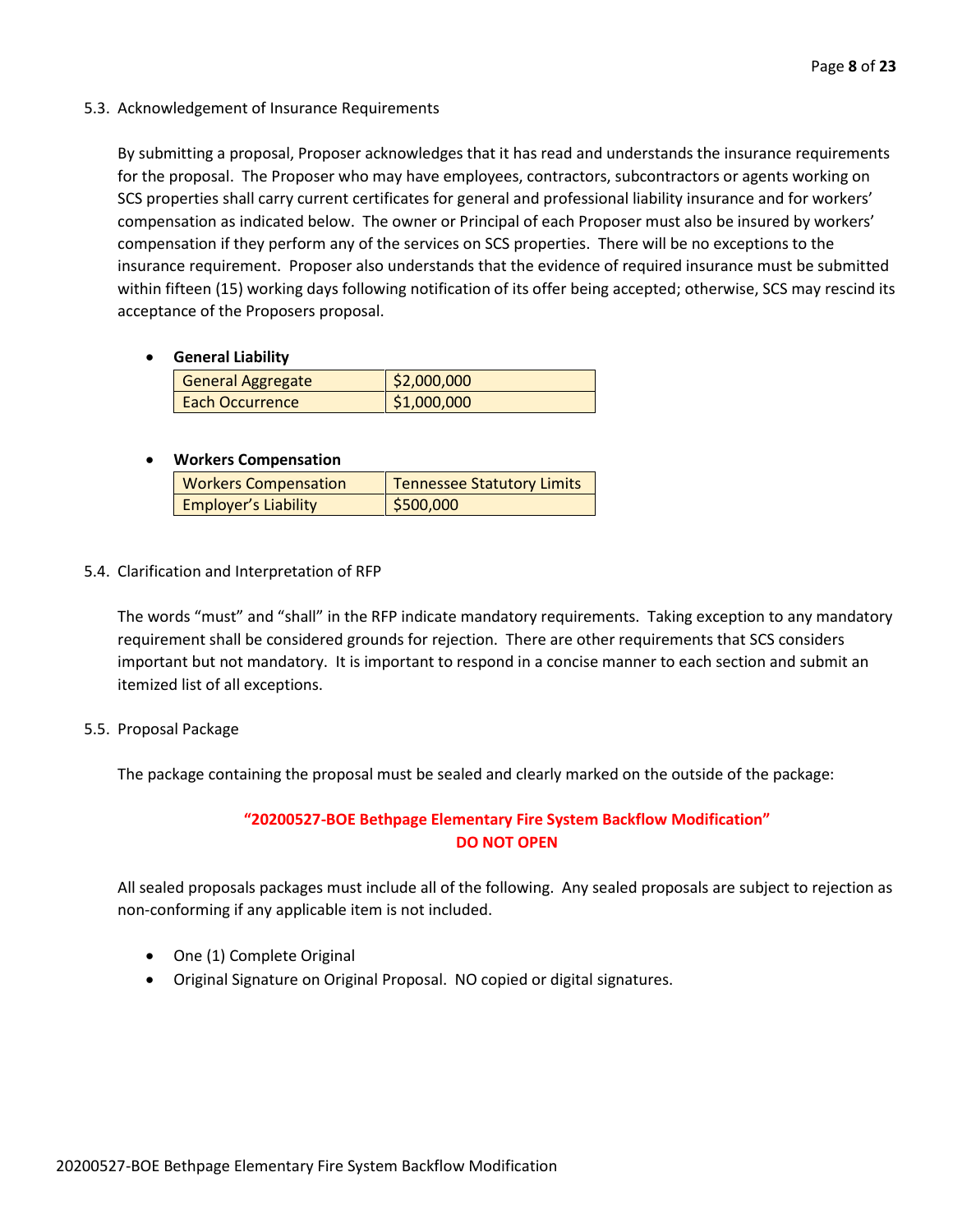The outside of the proposal package must be labeled as follows (if applicable) per **T.C.A § 62-6-119**:

- 1. Name of Company and Principal Owner, Business License Number, Expiration Date and License Classification.
- 2. In addition to Item 1, the same is applicable to masonry contractors if the work performed is > \$100,000.
- 3. In addition to Item 1, the same is applicable to HVAC, electrical, plumbing or A/C contractors if the work performed is > \$25,000.
- 4. In addition to Item 1, the same is applicable plus the Department of Environment & Conservation License Number and Classification, applicable to geothermal contractors if the work performed is > \$25,000.
- 5. If the prime contractor performs the masonry portion of the project or any of the above listed contractor skill sets and the work performed is > \$100,000; it must be so designated.
- 6. Only one (1) contractor in each classification listed shall be written on the bid envelope.

#### 5.6. Delivery of Proposals

Sealed proposals will be accepted until **May 27, 2020 @ 10:00 a.m. CDT**. Proposals received after that time will be deemed invalid. Vendors mailing proposal packages must allow sufficient time to ensure receipt of their package by the time specified. SCS shall not accept proposals via electronic transmission such as email, fax, etc. There will be no exceptions. Proposals will be opened and read aloud. The reading of the bids will begin at **10:00 a.m. CDT**.

Due to the nature of deliveries to the SCS Support Services Facility by carriers such as UPS, FedEx and such like; the proposal package will be accepted if the date and time on the delivery confirmation are indicated to be on or before the Proposal Deadline.

| Delivery Address: | Sumner County Board of Education |
|-------------------|----------------------------------|
|                   | Attn: Purchasing Supervisor      |
|                   | 1500 Airport Road                |
|                   | Gallatin, TN 37066               |

#### 5.7. Evaluation of Proposals

The SCS Purchasing Supervisor will first examine the proposals to reject those that are clearly non-responsive to the stated requirements. Proposers who are determined to be non-responsive and/or non-responsible will be notified of this determination.

The evaluation process will include the following factors:

- Company Experience and Qualifications
	- o The nature and scope of the Proposers business.
	- o The number of years the Proposer has been licensed to do business.
	- o The number of years the Proposer has been providing the requested services.
	- o How many similarly sized or larger K-12 clients have you contract with?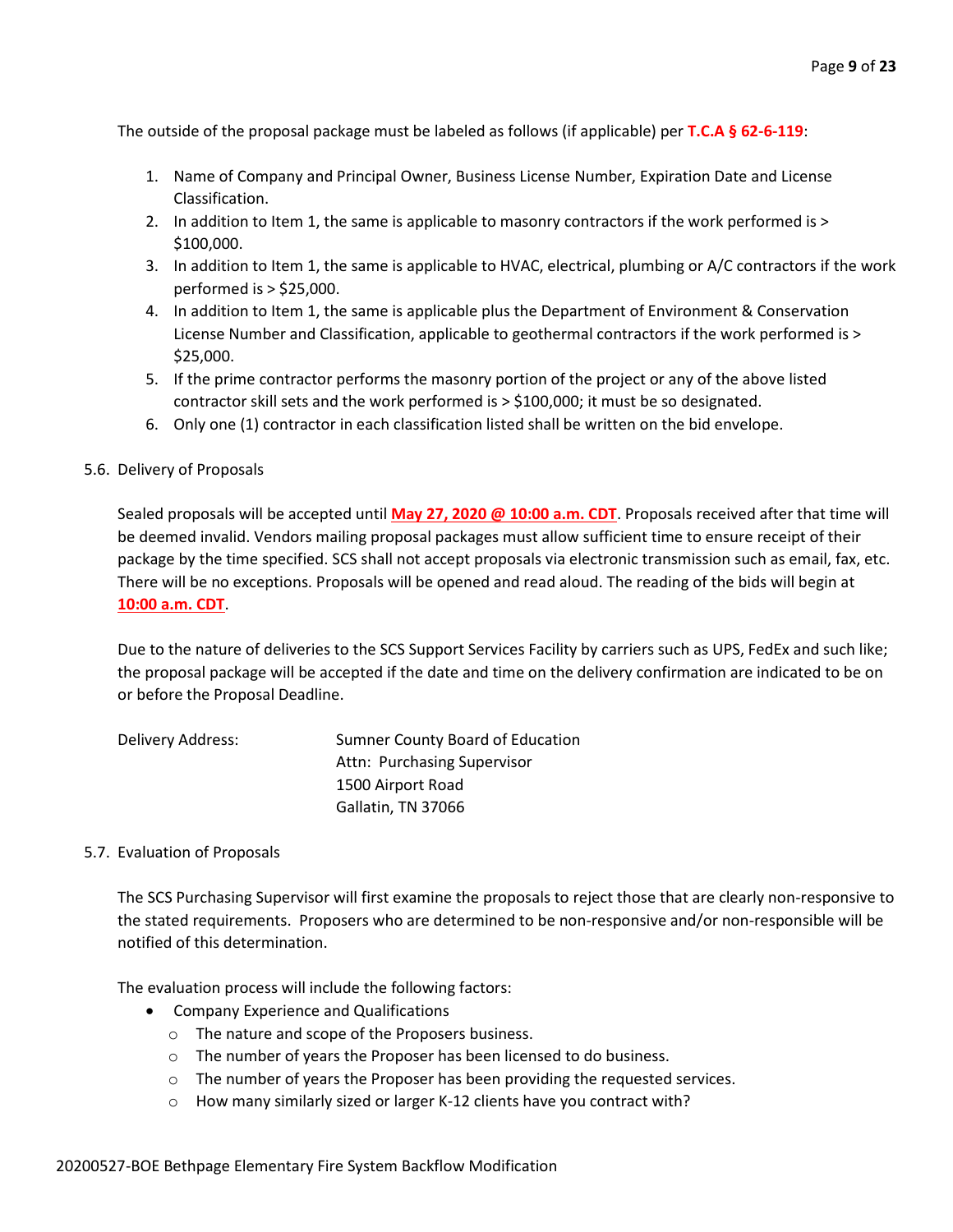- Compensation/Price Data
	- o Address all costs associated with performance of the contracted services.
- Past Performance and References
	- o Provided a minimum of three (3) client references for similar projects in size and scope successfully completed by Proposer within the last three (3) years. Attachment 6.3.
	- $\circ$  SCS may also consider other sources of pertinent past performance information, including the districts own experience with the Proposer.
- 5.8. Request for Clarification of Proposals

Requests for clarification of proposals shall be distributed by the Purchasing Supervisor in writing (or email).

#### 5.9. Protests

In the event that any interested party finds any part of the listed specifications, terms or conditions to be discrepant, incomplete or otherwise questionable in any respect; it shall be the responsibility of the concerned party to notify the SCS Purchasing Office of such matters immediately upon receipt of the RFP. All notifications must be sent to the Purchasing Supervisor via email at [purchasing@sumnerschools.org.](mailto:purchasing@sumnerschools.org)

Any actual or prospective Proposer who is aggrieved in connection with the RFP or award of a contract may protest to the Purchasing Supervisor and/or the Sumner County Board of Education at its regularly scheduled meeting.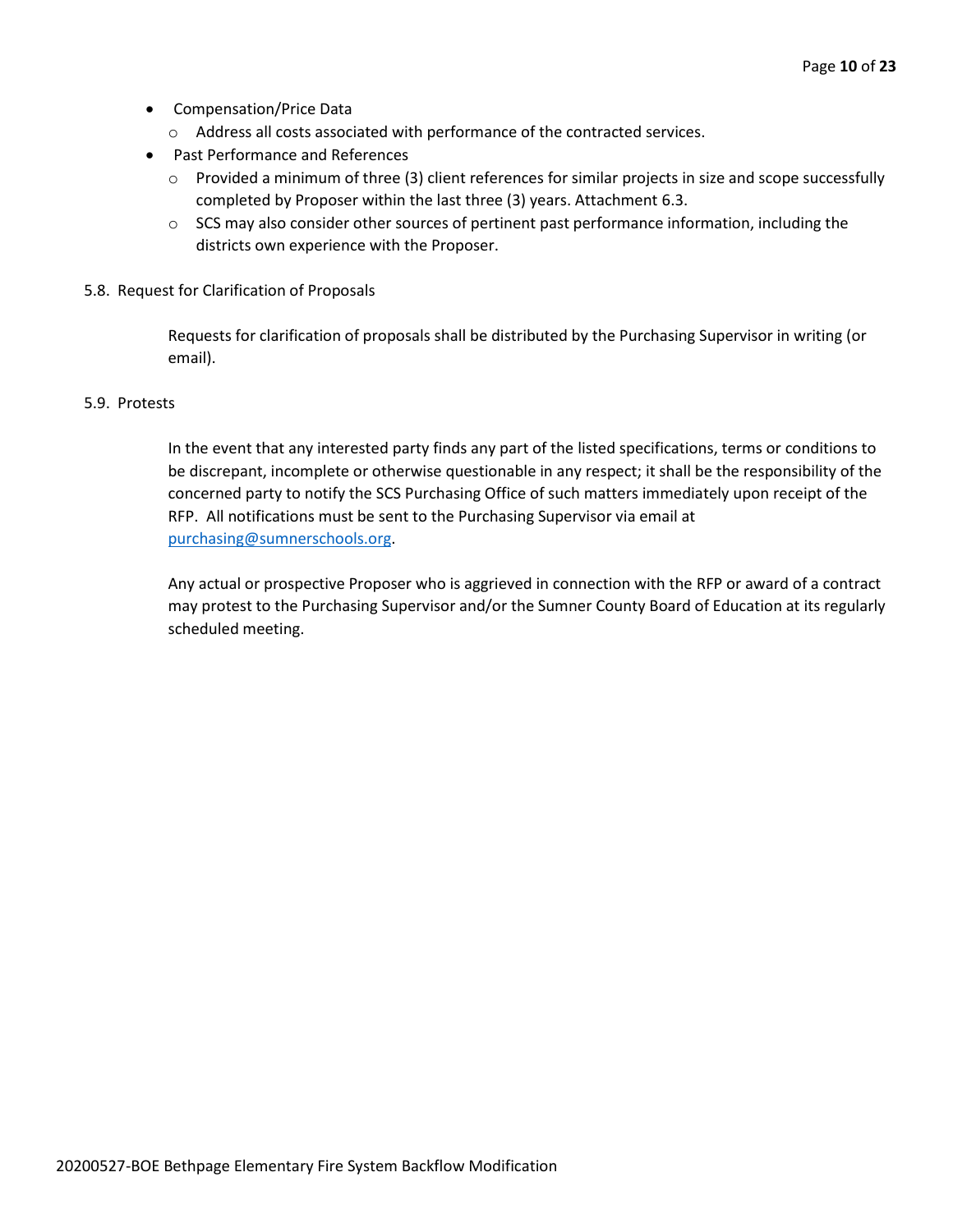#### **ATTACHMENT 6.1 - Contact Information**

| <b>Company Legal Name:</b>                 |          |
|--------------------------------------------|----------|
| <b>Company Official Address:</b>           |          |
|                                            |          |
| Company Web Site (URL):                    |          |
|                                            |          |
|                                            |          |
| Contact Person for project administration: |          |
|                                            |          |
|                                            |          |
|                                            |          |
|                                            | (office) |
|                                            |          |
|                                            | (mobile) |
|                                            |          |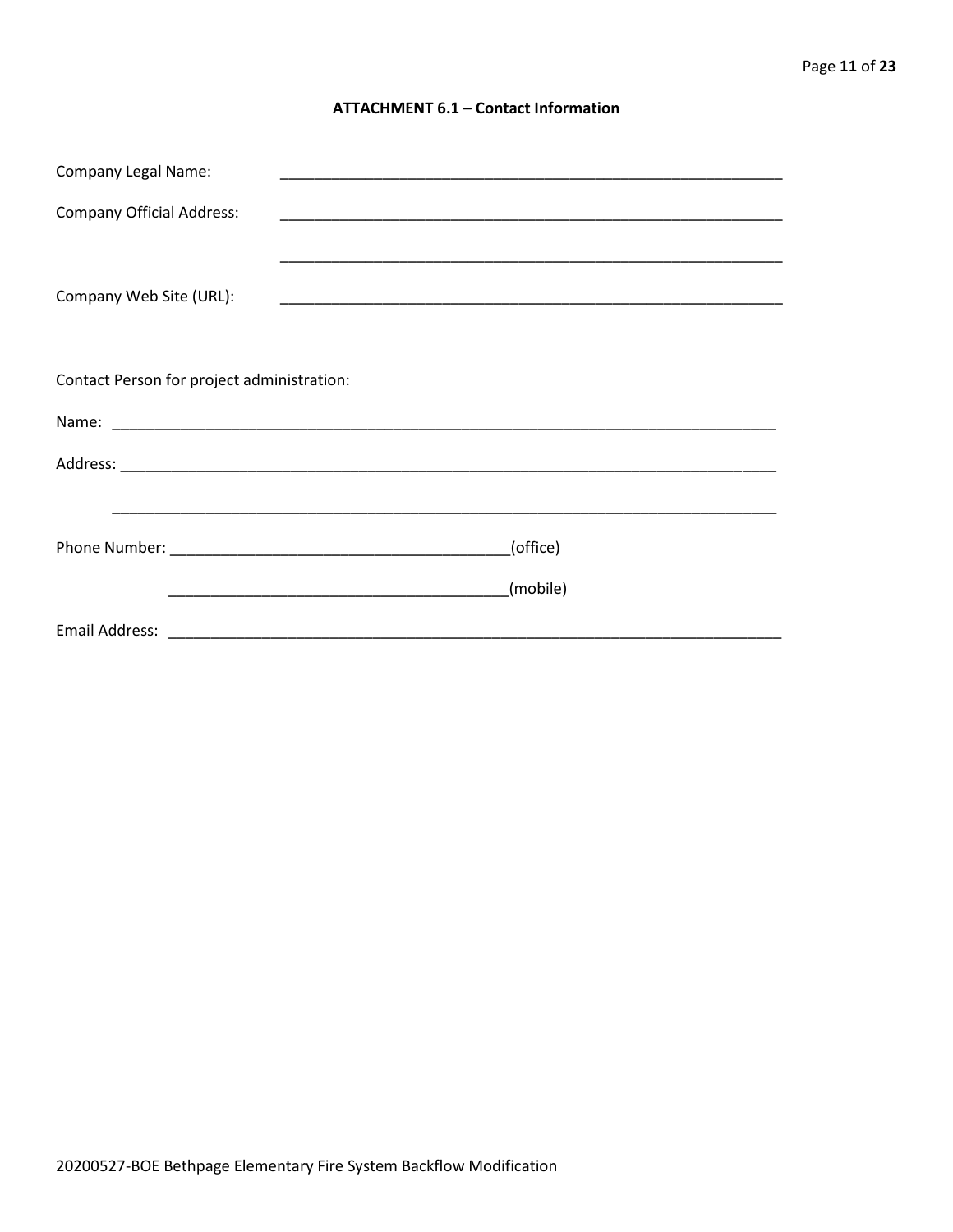

Attn: Purchasing Supervisor 1500 Airport Road Gallatin, TN 37066

#### **ATTACHMENT 6.2 – Bid Form/Certification 20200527-BOE Bethpage Elementary Fire System Backflow Modification**

Date

By checking this box, Proposer agrees that SCS reserves the right to extend the terms, conditions and prices of this contract to other Institutions (such as State, Local and/or Public Agencies) who express an interest in participating in any contract that results from this RFP. Each of the piggyback Institutions will issue their own purchasing documents for the goods/service. Proposer agrees that SCS shall bear no responsibility or liability for any agreements between Proposer and the other Institution(s) who desire to exercise this option.

| Address ___________________________ |                    |
|-------------------------------------|--------------------|
| (street)                            | (city, state, zip) |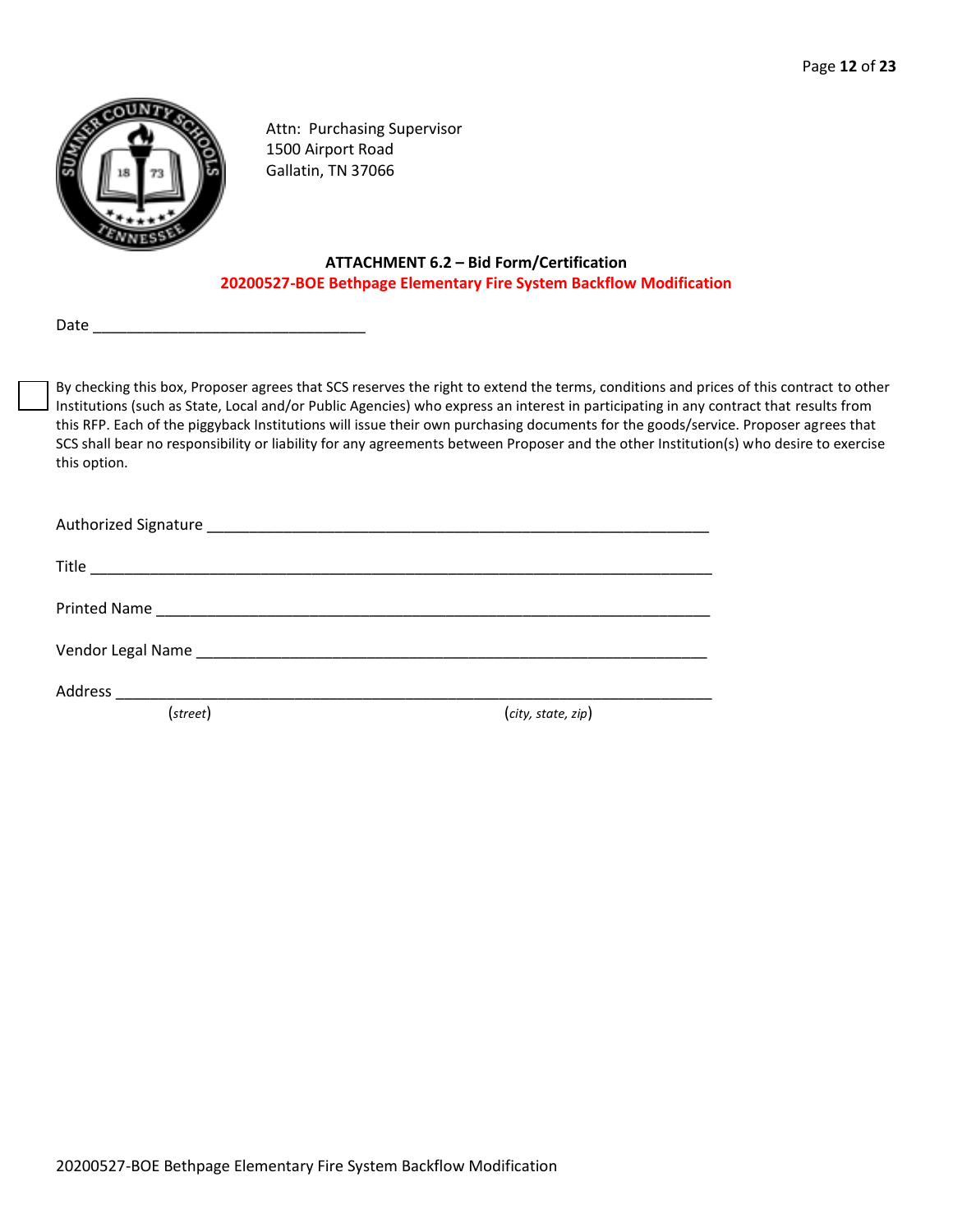#### **ATTACHMENT 6.3 - References**

| 1. |                                    |  |
|----|------------------------------------|--|
|    |                                    |  |
|    |                                    |  |
|    |                                    |  |
|    |                                    |  |
|    |                                    |  |
| 2. |                                    |  |
|    |                                    |  |
|    |                                    |  |
|    |                                    |  |
|    |                                    |  |
|    |                                    |  |
| З. |                                    |  |
|    |                                    |  |
|    |                                    |  |
|    |                                    |  |
|    |                                    |  |
|    |                                    |  |
|    | 4. Project Name/Location: ________ |  |
|    |                                    |  |
|    |                                    |  |
|    |                                    |  |
|    |                                    |  |
|    |                                    |  |

\*Proposers may copy this page and submit additional references.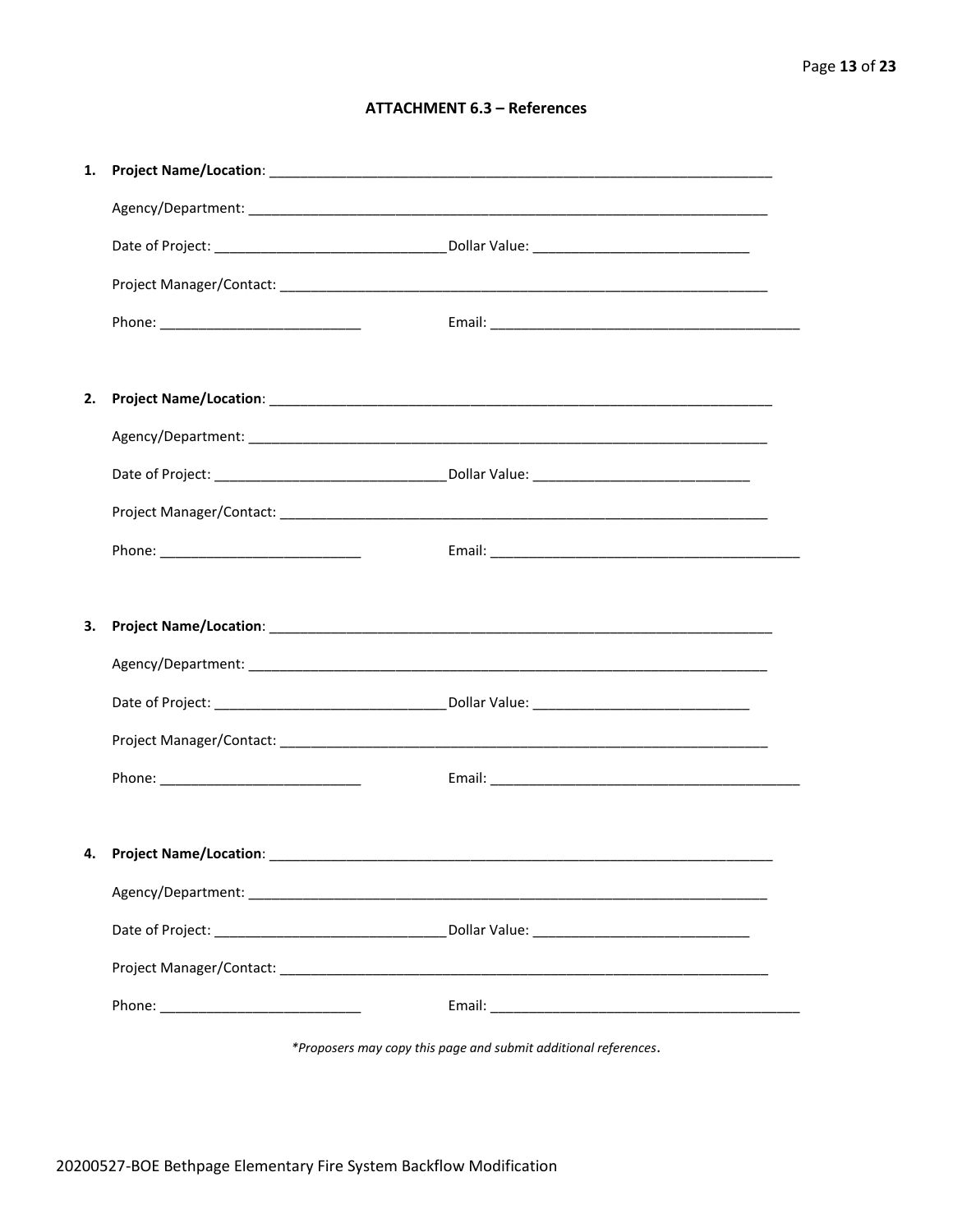#### **ATTACHMENT 6.4 – Certification Regarding Debarment or Suspension**

The prospective participant certifies, to the best of its knowledge and belief, that it and its principals:

- Are not presently debarred, suspended, proposed for debarment, declared ineligible or voluntarily excluded from participation in transactions under federal non-procurement programs by any federal department or agency;
- Have not, within the three-year period preceding the proposal, had one or more public transactions (federal, state or local) terminated for cause or default; and
- Are not presently indicated or otherwise criminally or civilly charged by a government entity (federal, state or local) and have not, within the three-year period preceding the bid, been convicted or had a civil judgement rendered against it:
	- $\circ$  For the commission of fraud or a criminal offense in connection with obtaining, attempting to obtain or performing a public transaction (federal, state or local) or a procurement contract under such a public transaction;
	- $\circ$  For the violation of federal or state antitrust statutes, including those proscribing price fixing between competitors, the allocation of customers between competitors, or bid rigging; or
	- $\circ$  For the commission of embezzlement, theft, forgery, bribery, falsification or destruction of records, making false statements, or receiving stolen property.

\_\_\_\_\_\_\_\_\_\_\_\_\_\_\_\_\_\_\_\_\_\_\_\_\_\_\_\_\_\_\_\_\_\_\_\_\_\_\_\_\_\_\_\_\_\_\_\_\_\_\_\_

I understand that a false statement on this certification may be grounds for the rejection of this proposal or the termination of the award. In addition, under 18 U.S.C. 1001, a false statement may result in a fine of up to \$10,000 or imprisonment for up to five years, or both.

Name of Participating Agency: \_\_\_\_\_\_\_\_\_\_\_\_\_\_\_\_\_\_\_\_\_\_\_\_\_\_\_\_\_\_\_\_\_\_\_\_\_\_\_\_\_\_\_\_\_\_\_\_\_\_\_\_\_\_\_\_\_\_\_\_

Name and Title of Authorized Representative: \_\_\_\_\_\_\_\_\_\_\_\_\_\_\_\_\_\_\_\_\_\_\_\_\_\_\_\_\_\_\_\_\_\_\_\_\_\_\_\_\_\_\_\_\_\_\_

Signature of Authorized Representative: \_\_\_\_\_\_\_\_\_\_\_\_\_\_\_\_\_\_\_\_\_\_\_\_\_\_\_\_\_\_\_\_\_\_\_\_\_\_\_\_\_\_\_\_\_\_\_\_\_\_\_\_

Date: \_\_\_\_\_\_\_\_\_\_\_\_\_\_\_\_\_\_\_\_\_\_\_\_\_\_\_\_

\_\_\_\_ I am unable to certify to the above statement. Attached is my explanation.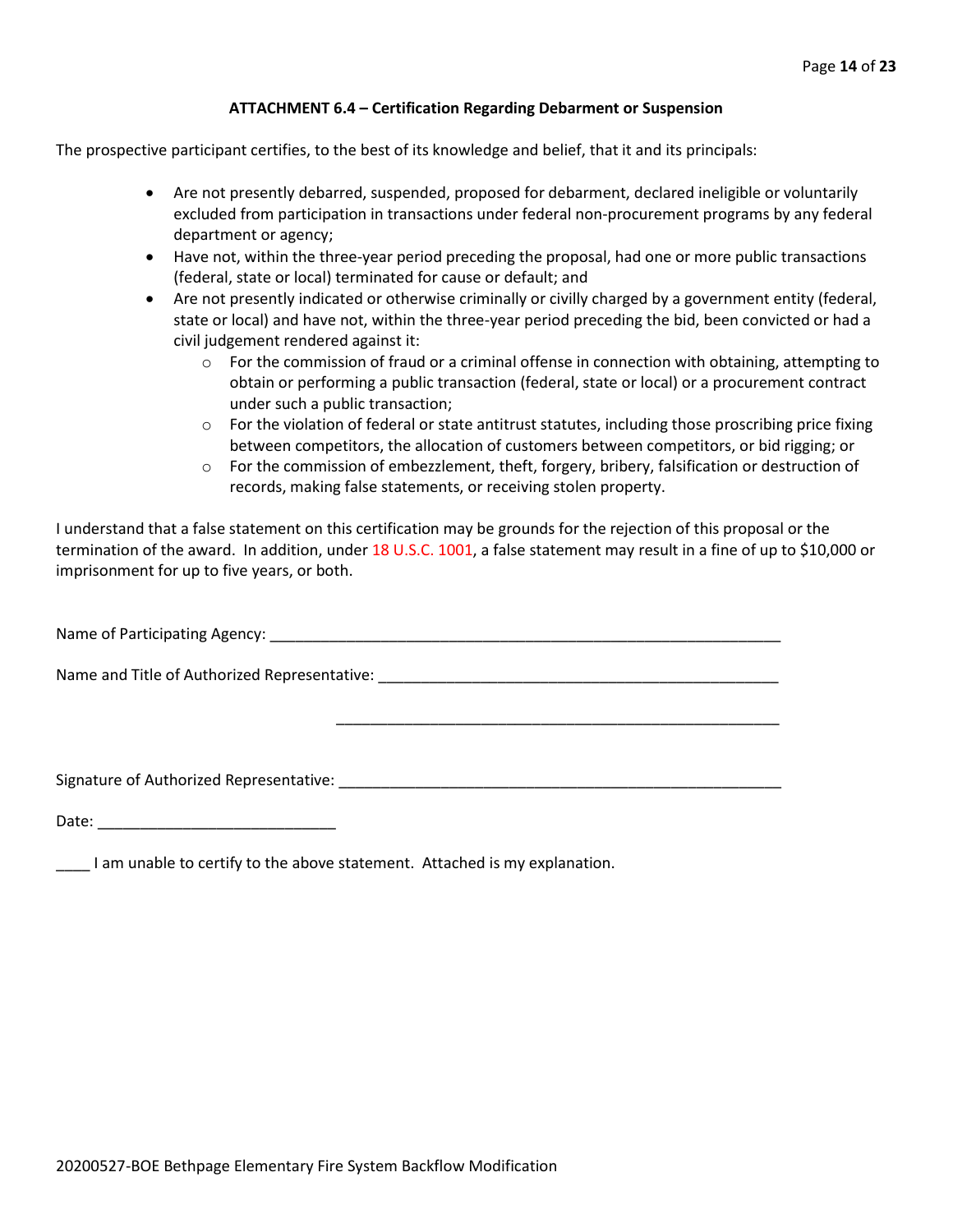#### **ATTACHMENT 6.5 – Condition of Submitting Proposal**

The undersigned Proposer has carefully examined all instructions, requirements, specifications, terms and conditions of the RFP and certifies:

- It is a reputable company regularly engaged in providing goods and/or services necessary to meet the requirements, specifications, terms and conditions of the RFP.
- All statements, information and representations prepared and submitted in response to the RFP are current, complete, true and accurate. Proposer acknowledges that the Sumner County Board of Education (SCS) will rely on such statements, information and representations in selecting the successful proposer(s).
- That the prices quoted shall be SCSs pricing for the products and/or service.
- It shall be bound by all statements, representations, warranties and guarantees made in its proposal.
- Proposer acknowledges that the contract may be canceled if any conflict of interest or appearance of a conflict of interest is discovered by SCS, in its sole discretion.
- All purchase orders must be duly authorized and executed by SCS and subject to the terms and conditions of the RFP.

| ADDRESS: | <u> 1989 - Johann John Stone, Amerikaansk politiker (* 1950)</u> |
|----------|------------------------------------------------------------------|
|          |                                                                  |
| PHONE:   | (office)<br><u> 1990 - Johann Barbara, martin a</u>              |
|          | (mobile)                                                         |
|          |                                                                  |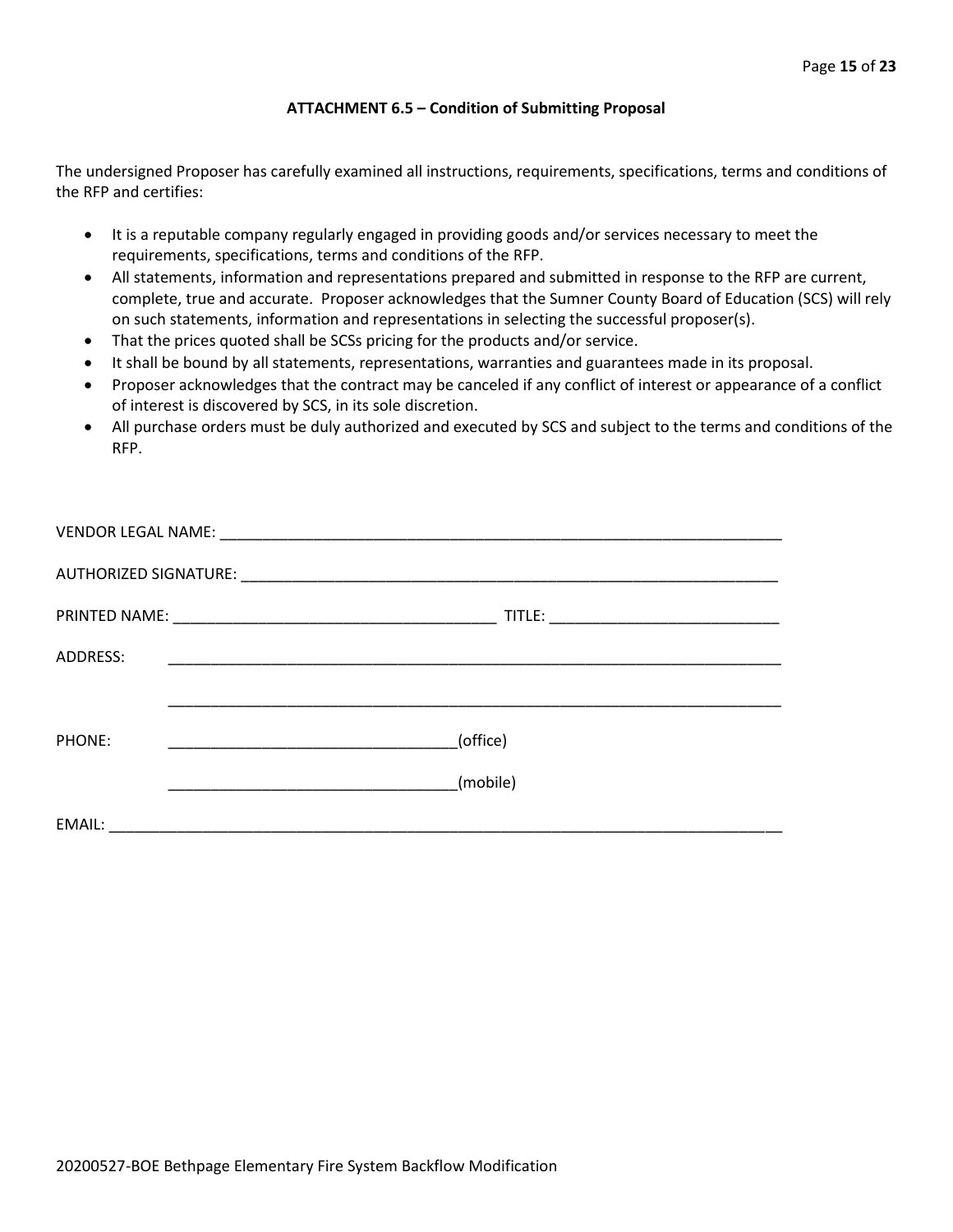#### **ATTACHMENT 6.6 – Statement of Non-Collusion**

The undersigned affirms that they are duly authorized to execute this contract, that this company, corporation, firm, partnership or individual has not prepared this proposal in collusion with any other respondent, and that the contents of this proposal as to prices, terms or conditions of said proposal have not been communicated by the undersigned nor by any employee or agent to any other person engaged in this type of business prior to the official opening of this proposal.

| Address: |          |  |  |  |  |  |
|----------|----------|--|--|--|--|--|
|          | (office) |  |  |  |  |  |
|          | (mobile) |  |  |  |  |  |
|          |          |  |  |  |  |  |
|          |          |  |  |  |  |  |
|          |          |  |  |  |  |  |
|          |          |  |  |  |  |  |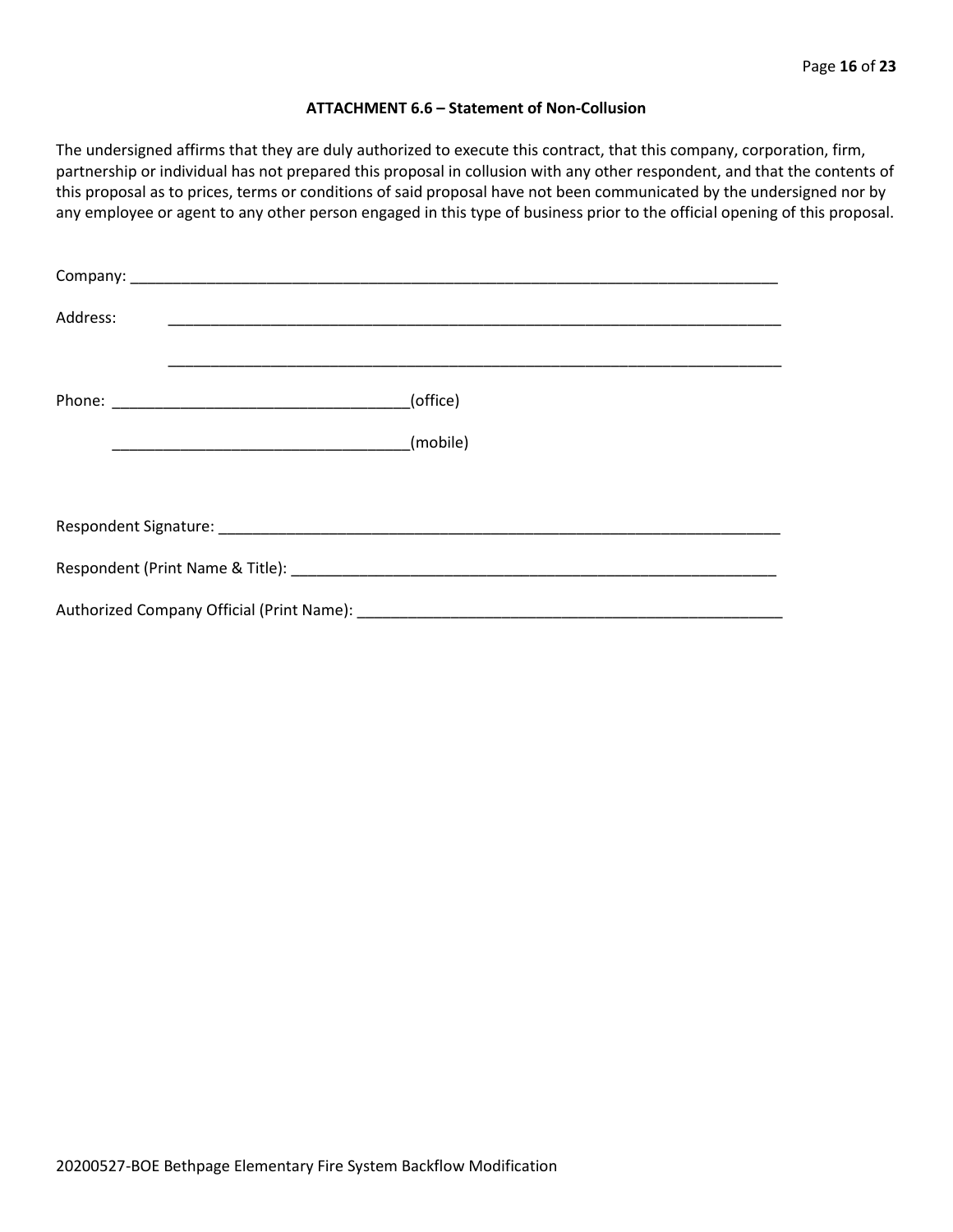#### **ATTACHMENT 6.7 – Attestation Re Personnel**

## **ATTESTATION RE PERSONNEL USED IN CONTRACT PERFORMANCE**

| CONTRACTOR LEGAL ENTITY NAME:                                          |  |
|------------------------------------------------------------------------|--|
| FEDERAL EMPLOYER IDENTIFICATION NUMBER:<br>(or Social Security Number) |  |

**The Contractor, identified above, does hereby attest, certify, warrant and assure that the Contractor shall not knowingly utilize the services of an illegal immigrant in the performance of this Contract and shall not knowingly utilize the services of any subcontractor who will utilize the services of an illegal immigrant in the performance of this Contract, T.C.A. § 12-3-309.**

SIGNATURE & DATE:

*NOTICE: This attestation MUST be signed by an individual empowered to contractually bind the Contractor.*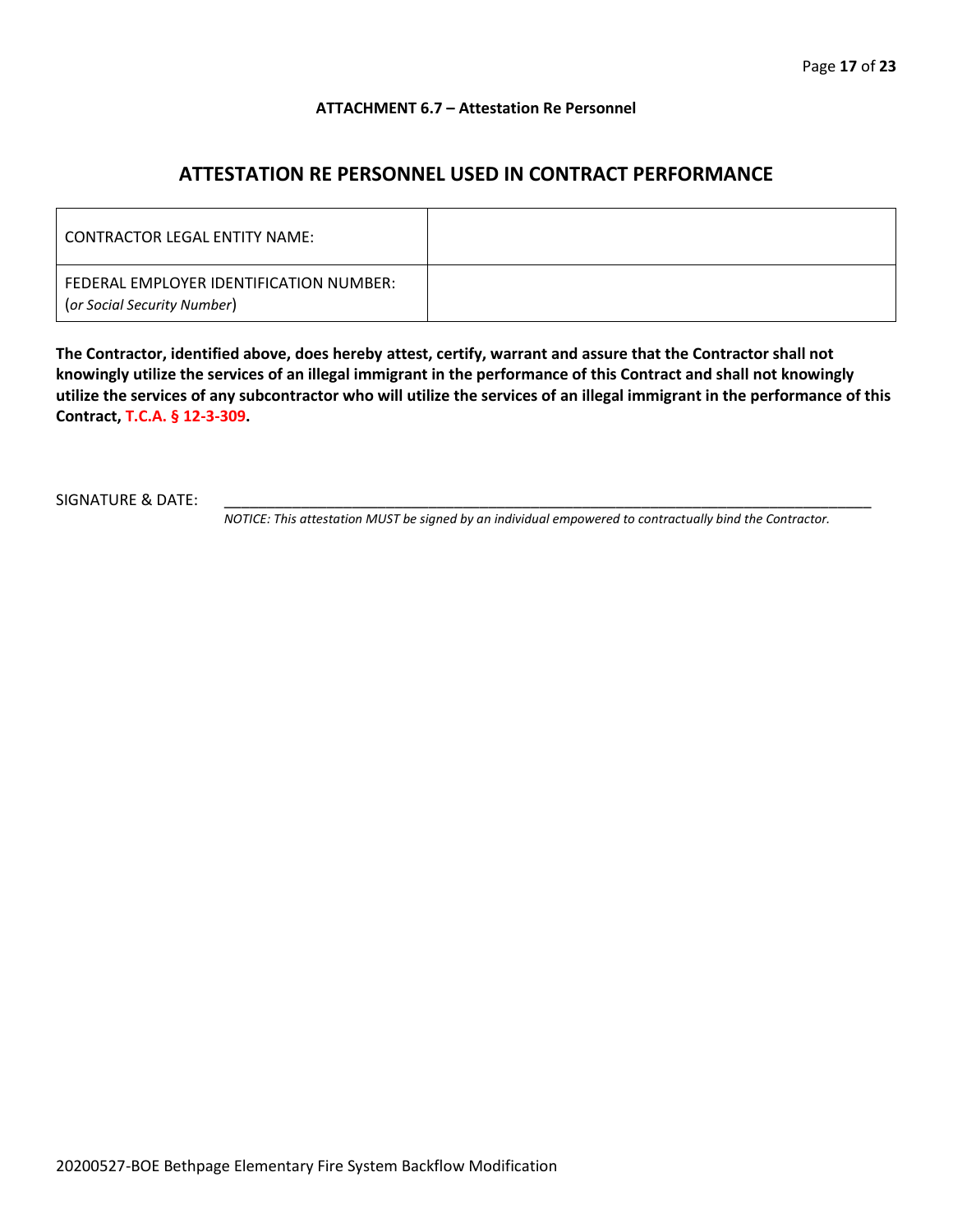#### **ATTACHMENT 6.8 – Drug Free Workplace Affidavit**

The Sumner County Board of Education is committed to maintaining a safe and productive work environment for its employees and to providing high quality service to its citizens. The goal of this policy is for Sumner County Board of Education employees and contractors to remain, or become and remain, drug-free. Abuse and dependency on alcohol and/or drugs can seriously affect the health of employees, contractors and citizens, jeopardize personal safety, impact the safety of others and impair job performance.

STATE OF

**COUNTY OF** \_\_\_\_\_\_\_\_\_\_\_\_\_\_\_\_\_\_\_\_\_\_\_\_\_\_\_\_\_\_\_\_\_

The undersigned, principal officer of

an employer of five (5) or more employees contracting with Sumner County Board of Education to provide goods or services, hereby states under oath as follows:

- 1. The undersigned is a principal officer of (hereinafter referred to as the "Company") and is duly authorized to execute this Affidavit on behalf of the Company.
- 2. The Company submits this Affidavit pursuant to **T.C.A. § 50-9-113**, which requires each employer with no less than five (5) employees receiving pay who contracts with the state and any local government to provide contracted services to submit an affidavit stating that such employer has a drug-free workplace program that complies with Title 50, Chapter 9 of the *Tennessee Code Annotated*.
- 3. The Company is in compliance with **T.C.A. § 50-9-113** and all applicable Federal Laws, Rules and Regulations requiring a drug-free workplace program.

Further affiant saith not.

| <b>Principal Officer:</b>                                                                                                                                        |           |
|------------------------------------------------------------------------------------------------------------------------------------------------------------------|-----------|
| <b>STATE OF</b>                                                                                                                                                  |           |
| <b>COUNTY OF</b>                                                                                                                                                 |           |
| Before me personally appeared<br>والمتحافظة المساويا التمسيانية والمارات المتحامل المتحافظ والمتحافظ والمعاونة والمستحيل والمستحدث والمستحدث والمستحدث والمستحدث | with whom |

I am personally acquainted (or proved to me on the basis of satisfactory evidence) and who acknowledged that such person executed the foregoing affidavit for the purposes therein contained.

Witness my hand and seal at office this \_\_\_\_\_\_\_\_\_\_\_\_\_ day of \_\_\_\_\_\_\_\_\_\_\_\_\_\_\_\_\_\_\_\_, 20\_\_\_\_.

\_\_\_\_\_\_\_\_\_\_\_\_\_\_\_\_\_\_\_\_\_\_\_\_\_\_\_\_\_\_\_\_\_\_\_\_\_\_\_\_\_\_\_\_\_\_\_\_ Notary Public

My commission expires: **Example 20**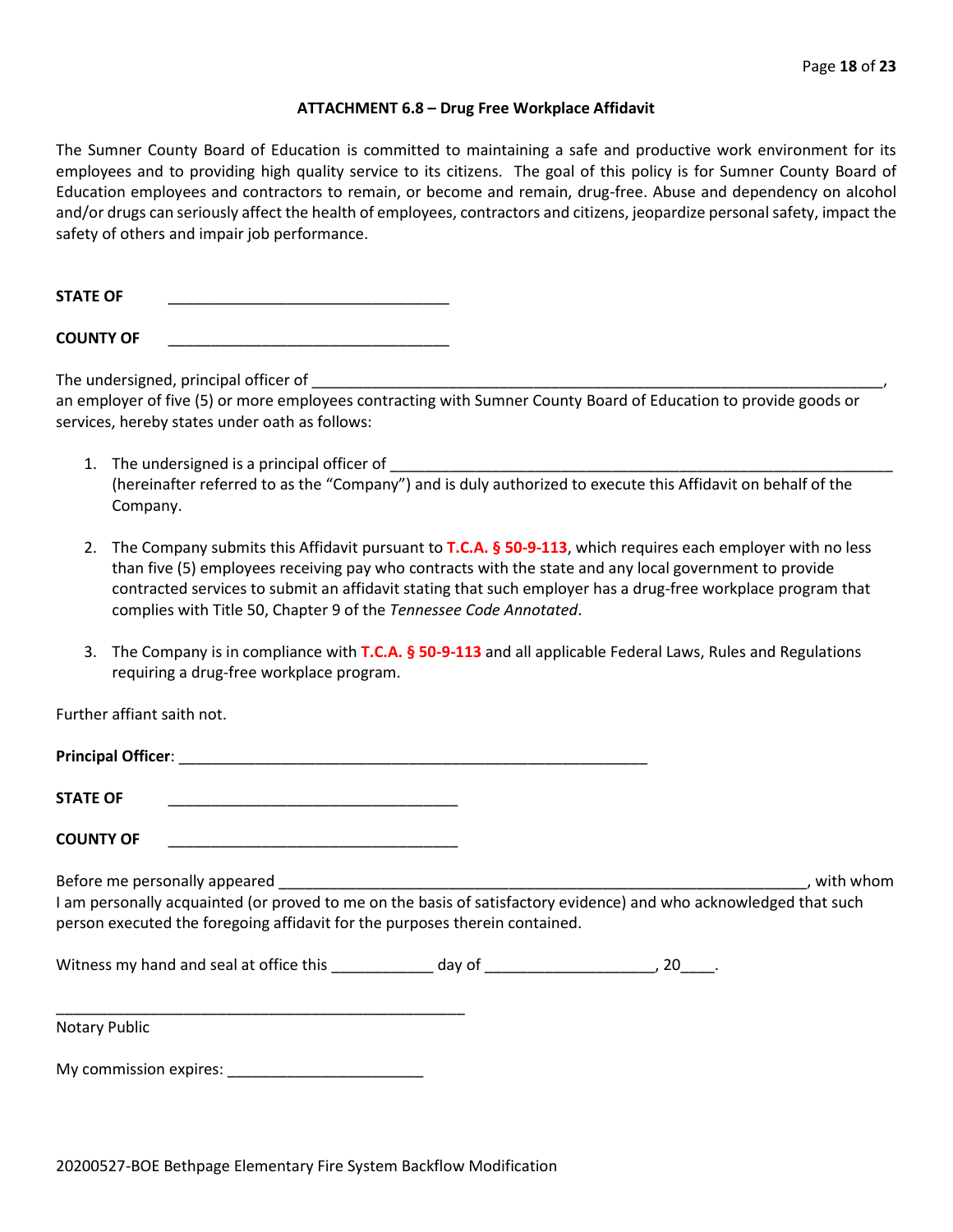#### **ATTACHMENT 6.9 – W9**

| <b>Request for Taxpayer</b><br>(Rev. December 2014)<br><b>Identification Number and Certification</b><br>Department of the Treasury<br>Internal Revenue Service<br>1 Name (as shown on your income tax return). Name is required on this line; do not leave this line blank.                                                                                                                                                                                                                                            |                                                                                                                                                                                                                                                                                                                                                                                                                                                                                                                       |                                                                                                                                                                                                        |                                                                                                                                                                                                                                                                                                                                                                                                                                                                                                                                                                                                                               |  |        |    |  |                        |                                                                                                                                                                                          | Give Form to the<br>requester. Do not<br>send to the IRS. |  |  |                         |  |  |  |
|-------------------------------------------------------------------------------------------------------------------------------------------------------------------------------------------------------------------------------------------------------------------------------------------------------------------------------------------------------------------------------------------------------------------------------------------------------------------------------------------------------------------------|-----------------------------------------------------------------------------------------------------------------------------------------------------------------------------------------------------------------------------------------------------------------------------------------------------------------------------------------------------------------------------------------------------------------------------------------------------------------------------------------------------------------------|--------------------------------------------------------------------------------------------------------------------------------------------------------------------------------------------------------|-------------------------------------------------------------------------------------------------------------------------------------------------------------------------------------------------------------------------------------------------------------------------------------------------------------------------------------------------------------------------------------------------------------------------------------------------------------------------------------------------------------------------------------------------------------------------------------------------------------------------------|--|--------|----|--|------------------------|------------------------------------------------------------------------------------------------------------------------------------------------------------------------------------------|-----------------------------------------------------------|--|--|-------------------------|--|--|--|
| 2 Business name/disregarded entity name, if different from above<br>σû                                                                                                                                                                                                                                                                                                                                                                                                                                                  |                                                                                                                                                                                                                                                                                                                                                                                                                                                                                                                       |                                                                                                                                                                                                        |                                                                                                                                                                                                                                                                                                                                                                                                                                                                                                                                                                                                                               |  |        |    |  |                        |                                                                                                                                                                                          |                                                           |  |  |                         |  |  |  |
| Specific Instructions on page<br>Print or type                                                                                                                                                                                                                                                                                                                                                                                                                                                                          | 3 Check appropriate box for federal tax classification; check only one of the following seven boxes:<br>C Corporation<br>S Corporation Partnership<br>Trust/estate<br>Individual/sole proprietor or<br>single-member LLC<br>Limited liability company. Enter the tax classification (C=C corporation, S=S corporation, P=partnership) ▶<br>Note. For a single-member LLC that is disregarded, do not check LLC; check the appropriate box in the line above for<br>the tax classification of the single-member owner. |                                                                                                                                                                                                        |                                                                                                                                                                                                                                                                                                                                                                                                                                                                                                                                                                                                                               |  |        |    |  |                        | 4 Exemptions (codes apply only to<br>certain entities, not individuals; see<br>instructions on page 3):<br>Exempt payee code (if any)<br>Exemption from FATCA reporting<br>code (if any) |                                                           |  |  |                         |  |  |  |
|                                                                                                                                                                                                                                                                                                                                                                                                                                                                                                                         |                                                                                                                                                                                                                                                                                                                                                                                                                                                                                                                       | Other (see instructions) ▶<br>5 Address (number, street, and apt. or suite no.)                                                                                                                        |                                                                                                                                                                                                                                                                                                                                                                                                                                                                                                                                                                                                                               |  |        |    |  |                        | (Applies to accounts maintained outside the U.S.)                                                                                                                                        |                                                           |  |  |                         |  |  |  |
|                                                                                                                                                                                                                                                                                                                                                                                                                                                                                                                         | Requester's name and address (optional)<br>6 City, state, and ZIP code                                                                                                                                                                                                                                                                                                                                                                                                                                                |                                                                                                                                                                                                        |                                                                                                                                                                                                                                                                                                                                                                                                                                                                                                                                                                                                                               |  |        |    |  |                        |                                                                                                                                                                                          |                                                           |  |  |                         |  |  |  |
| See                                                                                                                                                                                                                                                                                                                                                                                                                                                                                                                     |                                                                                                                                                                                                                                                                                                                                                                                                                                                                                                                       |                                                                                                                                                                                                        |                                                                                                                                                                                                                                                                                                                                                                                                                                                                                                                                                                                                                               |  |        |    |  |                        |                                                                                                                                                                                          |                                                           |  |  |                         |  |  |  |
|                                                                                                                                                                                                                                                                                                                                                                                                                                                                                                                         |                                                                                                                                                                                                                                                                                                                                                                                                                                                                                                                       |                                                                                                                                                                                                        | 7 List account number(s) here (optional)                                                                                                                                                                                                                                                                                                                                                                                                                                                                                                                                                                                      |  |        |    |  |                        |                                                                                                                                                                                          |                                                           |  |  |                         |  |  |  |
| Part I                                                                                                                                                                                                                                                                                                                                                                                                                                                                                                                  |                                                                                                                                                                                                                                                                                                                                                                                                                                                                                                                       |                                                                                                                                                                                                        | <b>Taxpayer Identification Number (TIN)</b>                                                                                                                                                                                                                                                                                                                                                                                                                                                                                                                                                                                   |  |        |    |  |                        |                                                                                                                                                                                          |                                                           |  |  |                         |  |  |  |
| Enter your TIN in the appropriate box. The TIN provided must match the name given on line 1 to avoid<br>backup withholding. For individuals, this is generally your social security number (SSN). However, for a<br>resident alien, sole proprietor, or disregarded entity, see the Part I instructions on page 3. For other                                                                                                                                                                                            |                                                                                                                                                                                                                                                                                                                                                                                                                                                                                                                       |                                                                                                                                                                                                        |                                                                                                                                                                                                                                                                                                                                                                                                                                                                                                                                                                                                                               |  |        |    |  | Social security number |                                                                                                                                                                                          |                                                           |  |  |                         |  |  |  |
|                                                                                                                                                                                                                                                                                                                                                                                                                                                                                                                         | TIN on page 3.                                                                                                                                                                                                                                                                                                                                                                                                                                                                                                        |                                                                                                                                                                                                        | entities, it is your employer identification number (EIN). If you do not have a number, see How to get a                                                                                                                                                                                                                                                                                                                                                                                                                                                                                                                      |  |        | or |  |                        |                                                                                                                                                                                          |                                                           |  |  |                         |  |  |  |
|                                                                                                                                                                                                                                                                                                                                                                                                                                                                                                                         |                                                                                                                                                                                                                                                                                                                                                                                                                                                                                                                       |                                                                                                                                                                                                        | Note. If the account is in more than one name, see the instructions for line 1 and the chart on page 4 for                                                                                                                                                                                                                                                                                                                                                                                                                                                                                                                    |  |        |    |  |                        | <b>Employer identification number</b>                                                                                                                                                    |                                                           |  |  |                         |  |  |  |
|                                                                                                                                                                                                                                                                                                                                                                                                                                                                                                                         |                                                                                                                                                                                                                                                                                                                                                                                                                                                                                                                       |                                                                                                                                                                                                        | guidelines on whose number to enter.                                                                                                                                                                                                                                                                                                                                                                                                                                                                                                                                                                                          |  |        |    |  | ۰                      |                                                                                                                                                                                          |                                                           |  |  |                         |  |  |  |
| Part II                                                                                                                                                                                                                                                                                                                                                                                                                                                                                                                 |                                                                                                                                                                                                                                                                                                                                                                                                                                                                                                                       |                                                                                                                                                                                                        | <b>Certification</b>                                                                                                                                                                                                                                                                                                                                                                                                                                                                                                                                                                                                          |  |        |    |  |                        |                                                                                                                                                                                          |                                                           |  |  |                         |  |  |  |
|                                                                                                                                                                                                                                                                                                                                                                                                                                                                                                                         |                                                                                                                                                                                                                                                                                                                                                                                                                                                                                                                       |                                                                                                                                                                                                        | Under penalties of perjury, I certify that:                                                                                                                                                                                                                                                                                                                                                                                                                                                                                                                                                                                   |  |        |    |  |                        |                                                                                                                                                                                          |                                                           |  |  |                         |  |  |  |
|                                                                                                                                                                                                                                                                                                                                                                                                                                                                                                                         |                                                                                                                                                                                                                                                                                                                                                                                                                                                                                                                       |                                                                                                                                                                                                        | 1. The number shown on this form is my correct taxpayer identification number (or I am waiting for a number to be issued to me); and                                                                                                                                                                                                                                                                                                                                                                                                                                                                                          |  |        |    |  |                        |                                                                                                                                                                                          |                                                           |  |  |                         |  |  |  |
| 2. I am not subject to backup withholding because: (a) I am exempt from backup withholding, or (b) I have not been notified by the Internal Revenue<br>Service (IRS) that I am subject to backup withholding as a result of a failure to report all interest or dividends, or (c) the IRS has notified me that I am<br>no longer subject to backup withholding; and                                                                                                                                                     |                                                                                                                                                                                                                                                                                                                                                                                                                                                                                                                       |                                                                                                                                                                                                        |                                                                                                                                                                                                                                                                                                                                                                                                                                                                                                                                                                                                                               |  |        |    |  |                        |                                                                                                                                                                                          |                                                           |  |  |                         |  |  |  |
|                                                                                                                                                                                                                                                                                                                                                                                                                                                                                                                         |                                                                                                                                                                                                                                                                                                                                                                                                                                                                                                                       |                                                                                                                                                                                                        | 3. I am a U.S. citizen or other U.S. person (defined below); and                                                                                                                                                                                                                                                                                                                                                                                                                                                                                                                                                              |  |        |    |  |                        |                                                                                                                                                                                          |                                                           |  |  |                         |  |  |  |
|                                                                                                                                                                                                                                                                                                                                                                                                                                                                                                                         |                                                                                                                                                                                                                                                                                                                                                                                                                                                                                                                       |                                                                                                                                                                                                        | 4. The FATCA code(s) entered on this form (if any) indicating that I am exempt from FATCA reporting is correct.                                                                                                                                                                                                                                                                                                                                                                                                                                                                                                               |  |        |    |  |                        |                                                                                                                                                                                          |                                                           |  |  |                         |  |  |  |
| Sign                                                                                                                                                                                                                                                                                                                                                                                                                                                                                                                    | instructions on page 3.                                                                                                                                                                                                                                                                                                                                                                                                                                                                                               | Signature of                                                                                                                                                                                           | Certification instructions. You must cross out item 2 above if you have been notified by the IRS that you are currently subject to backup withholding<br>because you have failed to report all interest and dividends on your tax return. For real estate transactions, item 2 does not apply. For mortgage<br>interest paid, acquisition or abandonment of secured property, cancellation of debt, contributions to an individual retirement arrangement (IRA), and<br>generally, payments other than interest and dividends, you are not required to sign the certification, but you must provide your correct TIN. See the |  |        |    |  |                        |                                                                                                                                                                                          |                                                           |  |  |                         |  |  |  |
| Here                                                                                                                                                                                                                                                                                                                                                                                                                                                                                                                    |                                                                                                                                                                                                                                                                                                                                                                                                                                                                                                                       | U.S. person ▶                                                                                                                                                                                          |                                                                                                                                                                                                                                                                                                                                                                                                                                                                                                                                                                                                                               |  | Date P |    |  |                        |                                                                                                                                                                                          |                                                           |  |  |                         |  |  |  |
| <b>General Instructions</b>                                                                                                                                                                                                                                                                                                                                                                                                                                                                                             |                                                                                                                                                                                                                                                                                                                                                                                                                                                                                                                       |                                                                                                                                                                                                        | · Form 1098 (home mortgage interest), 1098-E (student loan interest), 1098-T<br>(tuition)                                                                                                                                                                                                                                                                                                                                                                                                                                                                                                                                     |  |        |    |  |                        |                                                                                                                                                                                          |                                                           |  |  |                         |  |  |  |
| Section references are to the Internal Revenue Code unless otherwise noted.<br>Future developments. Information about developments affecting Form W-9 (such<br>as legislation enacted after we release it) is at www.irs.gov/fw9.                                                                                                                                                                                                                                                                                       |                                                                                                                                                                                                                                                                                                                                                                                                                                                                                                                       | • Form 1099-C (canceled debt)                                                                                                                                                                          |                                                                                                                                                                                                                                                                                                                                                                                                                                                                                                                                                                                                                               |  |        |    |  |                        |                                                                                                                                                                                          |                                                           |  |  |                         |  |  |  |
|                                                                                                                                                                                                                                                                                                                                                                                                                                                                                                                         |                                                                                                                                                                                                                                                                                                                                                                                                                                                                                                                       | · Form 1099-A (acquisition or abandonment of secured property)                                                                                                                                         |                                                                                                                                                                                                                                                                                                                                                                                                                                                                                                                                                                                                                               |  |        |    |  |                        |                                                                                                                                                                                          |                                                           |  |  |                         |  |  |  |
| <b>Purpose of Form</b>                                                                                                                                                                                                                                                                                                                                                                                                                                                                                                  |                                                                                                                                                                                                                                                                                                                                                                                                                                                                                                                       | Use Form W-9 only if you are a U.S. person (including a resident alien), to<br>provide your correct TIN.<br>If you do not return Form W-9 to the requester with a TIN, you might be subject            |                                                                                                                                                                                                                                                                                                                                                                                                                                                                                                                                                                                                                               |  |        |    |  |                        |                                                                                                                                                                                          |                                                           |  |  |                         |  |  |  |
| An individual or entity (Form W-9 requester) who is required to file an information<br>return with the IRS must obtain your correct taxpayer identification number (TIN)<br>which may be your social security number (SSN), individual taxpayer identification<br>number (ITIN), adoption taxpayer identification number (ATIN), or employer<br>identification number (EIN), to report on an information return the amount paid to<br>you, or other amount reportable on an information return. Examples of information |                                                                                                                                                                                                                                                                                                                                                                                                                                                                                                                       | to backup withholding. See What is backup withholding? on page 2.                                                                                                                                      |                                                                                                                                                                                                                                                                                                                                                                                                                                                                                                                                                                                                                               |  |        |    |  |                        |                                                                                                                                                                                          |                                                           |  |  |                         |  |  |  |
|                                                                                                                                                                                                                                                                                                                                                                                                                                                                                                                         |                                                                                                                                                                                                                                                                                                                                                                                                                                                                                                                       | By signing the filled-out form, you:<br>1. Certify that the TIN you are giving is correct (or you are waiting for a number<br>to be issued).                                                           |                                                                                                                                                                                                                                                                                                                                                                                                                                                                                                                                                                                                                               |  |        |    |  |                        |                                                                                                                                                                                          |                                                           |  |  |                         |  |  |  |
| returns include, but are not limited to, the following:                                                                                                                                                                                                                                                                                                                                                                                                                                                                 |                                                                                                                                                                                                                                                                                                                                                                                                                                                                                                                       | 2. Certify that you are not subject to backup withholding, or                                                                                                                                          |                                                                                                                                                                                                                                                                                                                                                                                                                                                                                                                                                                                                                               |  |        |    |  |                        |                                                                                                                                                                                          |                                                           |  |  |                         |  |  |  |
| · Form 1099-INT (interest earned or paid)<br>. Form 1099-DIV (dividends, including those from stocks or mutual funds)                                                                                                                                                                                                                                                                                                                                                                                                   |                                                                                                                                                                                                                                                                                                                                                                                                                                                                                                                       |                                                                                                                                                                                                        | 3. Claim exemption from backup withholding if you are a U.S. exempt payee. If<br>applicable, you are also certifying that as a U.S. person, your allocable share of                                                                                                                                                                                                                                                                                                                                                                                                                                                           |  |        |    |  |                        |                                                                                                                                                                                          |                                                           |  |  |                         |  |  |  |
| . Form 1099-MISC (various types of income, prizes, awards, or gross proceeds)                                                                                                                                                                                                                                                                                                                                                                                                                                           |                                                                                                                                                                                                                                                                                                                                                                                                                                                                                                                       |                                                                                                                                                                                                        | any partnership income from a U.S. trade or business is not subject to the<br>withholding tax on foreign partners' share of effectively connected income, and                                                                                                                                                                                                                                                                                                                                                                                                                                                                 |  |        |    |  |                        |                                                                                                                                                                                          |                                                           |  |  |                         |  |  |  |
| . Form 1099-B (stock or mutual fund sales and certain other transactions by<br>brokers)                                                                                                                                                                                                                                                                                                                                                                                                                                 |                                                                                                                                                                                                                                                                                                                                                                                                                                                                                                                       | 4. Certify that FATCA code(s) entered on this form (if any) indicating that you are<br>exempt from the FATCA reporting, is correct. See What is FATCA reporting? on<br>page 2 for further information. |                                                                                                                                                                                                                                                                                                                                                                                                                                                                                                                                                                                                                               |  |        |    |  |                        |                                                                                                                                                                                          |                                                           |  |  |                         |  |  |  |
|                                                                                                                                                                                                                                                                                                                                                                                                                                                                                                                         | · Form 1099-S (proceeds from real estate transactions)<br>. Form 1099-K (merchant card and third party network transactions)                                                                                                                                                                                                                                                                                                                                                                                          |                                                                                                                                                                                                        |                                                                                                                                                                                                                                                                                                                                                                                                                                                                                                                                                                                                                               |  |        |    |  |                        |                                                                                                                                                                                          |                                                           |  |  |                         |  |  |  |
|                                                                                                                                                                                                                                                                                                                                                                                                                                                                                                                         |                                                                                                                                                                                                                                                                                                                                                                                                                                                                                                                       |                                                                                                                                                                                                        |                                                                                                                                                                                                                                                                                                                                                                                                                                                                                                                                                                                                                               |  |        |    |  |                        |                                                                                                                                                                                          |                                                           |  |  |                         |  |  |  |
|                                                                                                                                                                                                                                                                                                                                                                                                                                                                                                                         |                                                                                                                                                                                                                                                                                                                                                                                                                                                                                                                       |                                                                                                                                                                                                        | Cat. No. 10231X                                                                                                                                                                                                                                                                                                                                                                                                                                                                                                                                                                                                               |  |        |    |  |                        |                                                                                                                                                                                          |                                                           |  |  | Form W-9 (Rev. 12-2014) |  |  |  |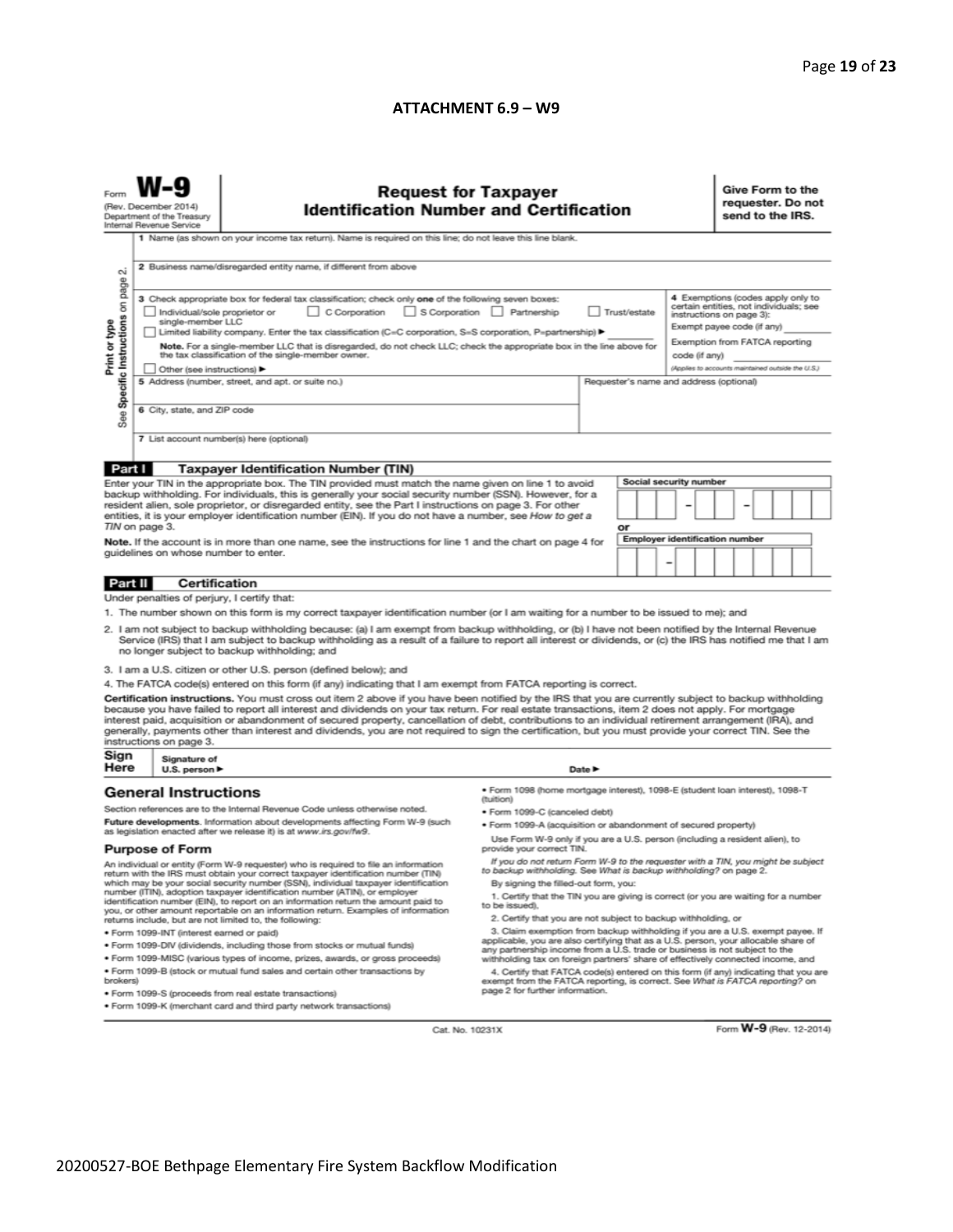#### **ATTACHMENT 6.10 – Standard Terms & Conditions SUMNER COUNTY BOARD OF EDUCATION (SCS)**

#### **1. PREPARATION AND SUBMISSION OF BID.**

- **a.** Failure to examine any drawings**,** specifications, or instructions will be at the proposer's risk. Any deviation from the stated terms, conditions and specifications must be coordinated with and approved in writing by the SCS Purchasing Supervisor.
- **b.** RFP/ITB SUBMITTAL / SIGNATURE: Proposal shall give the full name and business address of the bidder. If the proposer is a corporation, the name shall be stated as it is in the corporate charter. Proposals must be signed in ink by the proposer's authorized agent. Unsigned proposals will be rejected. Proposals are to be sealed and the outside of the envelope is to reference the RFP/ITB number. The person signing the proposal must show their title, and if requested by the institution, must furnish satisfactory proof of his or her authority to bind his or her company in contract. Proposer understands that by submitting a proposal with an authorized signature, it shall constitute an offer to SCS. Proposals must be typewritten or in ink; otherwise they may not be considered. Purchase orders will be issued to the firm name appearing on the W9. Electronic submissions via email, fax, etc. shall not be accepted.
- **c.** SCS is not responsible for any costs incurred by any vendor pursuant to the RFP/ITB. The vendor shall be responsible for all costs incurred in connection with the preparation and submission of its proposal.
- **d.** All proposers must be in compliance with T.C.A. § 62-6-119 at the time of proposal submission and provide evidence of compliance with the applicable provisions of the chapter before such proposal may be considered.
- **e.** Proposals are to be received in the location designated in the RFP/ITB no later than the specified date and time. Late submissions will NOT be opened or considered.
- **f.** No erasures permitted. Errors may be crossed out and corrections printed in ink or typewritten adjacent to error and must be initialed in ink by person signing the proposal.
- **g.** Specifications: Reference to available specifications shall be sufficient to make the terms of the specifications binding on the proposer. The use of the name of a manufacturer, or any special brand or make in describing an item does not restrict the proposer to that manufacturer or specific article, unless specifically stated. Comparable products of other manufacturers will be considered if proof of compatibility is contained in the proposal. Proposers are required to notify SCSs Purchasing Supervisor whenever specifications/procedures are not perceived to be fair and open. The articles on which the proposal is submitted must be equal or superior to that specified. Informative and Descriptive Literature: The proposer must show brand or trade names of the articles proposed, when applicable. It shall be the responsibility of the proposer, including proposer's whose product is referenced, to furnish with the proposer such specifications, catalog pages, brochures or other data as will provide an adequate basis for determining the quality and functional capabilities of the product offered. Failure to provide this data may be considered valid justification for rejection of proposer.
- **h.** Samples: Samples of items when called for, must be furnished free of expense, and if not destroyed will, upon proposer's request within ten (10) days of RFP/ITB opening, be returned at the proposer's expense. Each sample must be labeled with the proposer's name, manufacturer's brand name and number, RFP/ITB number and item reference.
- **i.** Time of Performance: The number of calendar days in which delivery is to be made after receipt of order shall be stated in the RFP/ITB and may be a factor in making an award, price notwithstanding. If no delivery time is stated in the bid, bidder agrees that delivery is to be made within two weeks (10 business days) of order.
- **j.** Transportation and delivery charges should be included in the price and be fully prepaid by the vendor to the destination specified in the RFP/ITB. Proposal prices shall include delivery of all items F.O.B. destination.
- **k.** New materials and supplies must be delivered unless otherwise specifically stated in the RFP/ITB.
- **l.** Alternate/multiple bids will not be considered unless specifically called for in the RFP/ITB.
- **m.** Only proposals submitted on RFP/ITB forms furnished by SCS will be considered.
- n. By signing this RFP/ITB where indicated, the proposer agrees to strictly abide by all applicable local, state and federal statutes and regulations. The proposer further certifies that this proposer is made without collusion or fraud.
- **o.** Error in Proposal. In case of error in the extension of prices in the proposal, the unit price will govern. Late submissions will NOT be opened or considered. Proposers are cautioned to verify their proposals before submission, as amendments received after the RFP/ITB deadline will not be considered. No proposals shall be altered, amended or withdrawn after opening. After proposal opening, a proposer may withdraw a proposal only when there is obvious clerical error such as a misplaced decimal point, or when enforcement of the proposal would impose unconscionable hardship due to an error in the proposal resulting in a quotation substantially below the other proposals received. Proposal withdrawals will be considered only upon written request of the proposer.
- **2. OPEN RECORDS.** In order to comply with the provisions of the Tennessee Open Records Act, all proposals will be publicly opened and are subject to public inspection after the award upon written request. Proposers may be present at RFP/ITB opening. Summary information will be posted the SCS website, www.sumnerschools.org under the Invitation to Bid link.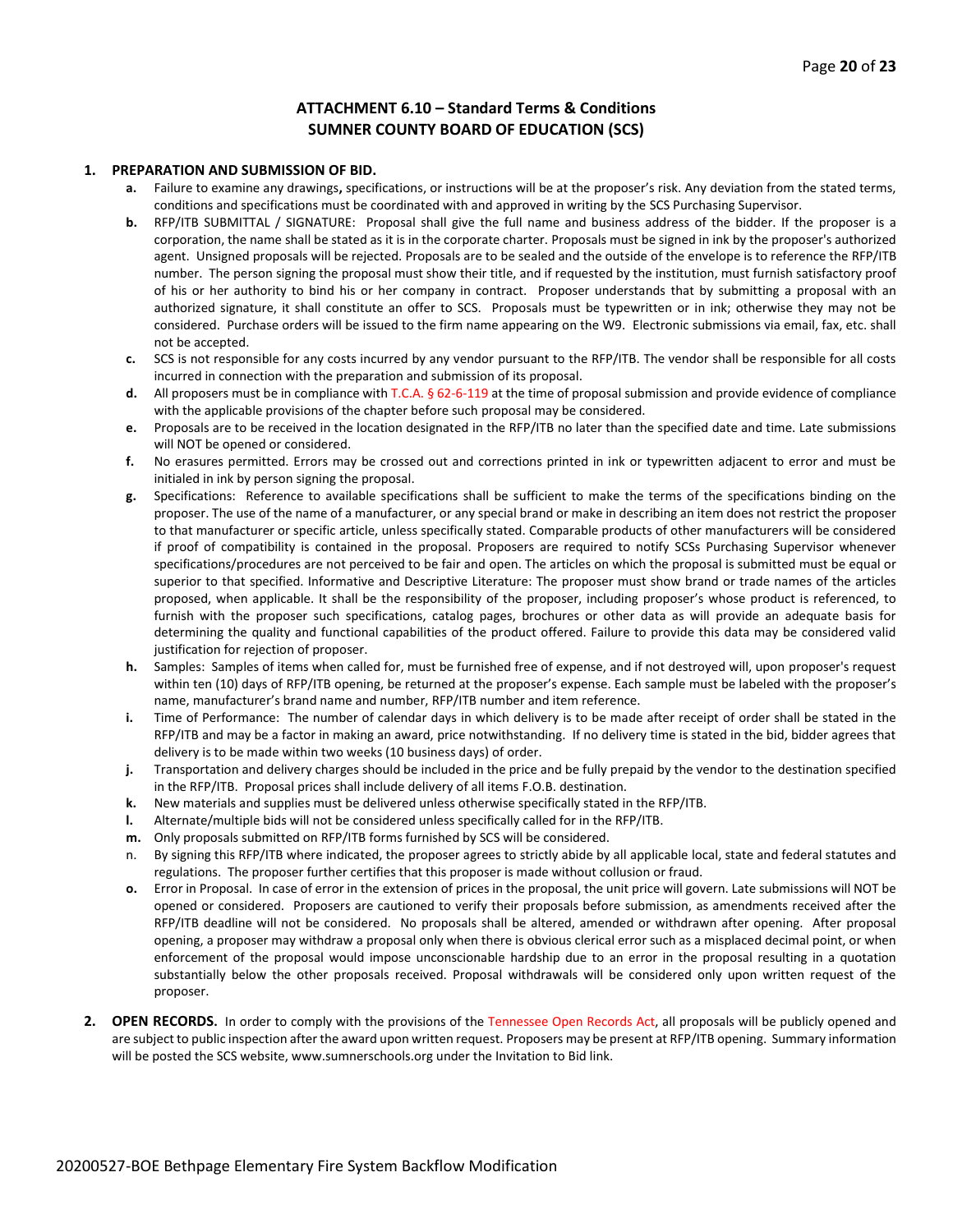- **3. ACCEPTANCE AND AWARD.** SCS reserves the right to reject any and all proposals and to waive any informality in proposals and, unless otherwise specified by the proposer to accept any item in the proposal. Action to reject all proposals shall be taken for unreasonably high prices, errors in the proposal documents, cessation of need, unavailability of funds, or any other reason approved by SCS.
	- a. Contracts and purchases will be made with the lowest, responsive, responsible, qualified proposer. The quality of the articles to be supplied, their conformity with the specifications, their suitability to the requirements of the Institution, cash discount offered, and the delivery terms will be taken into consideration.
	- b. Any deviation from these stated terms, specifications and conditions must be coordinated with and approved in writing by the Purchasing Supervisor.
	- c. Prices quoted on the response (if any) are to be considered firm and binding until the said equipment, supplies or services are in the possession of SCS.
	- d. SCS reserves the right to order more or less than the quantity listed in the proposal.
	- e. If a proposer fails to state a time within which a proposal must be accepted, it is understood and agreed that SCS shall have ninety (90) days to accept.
	- f. No purchase or contract is authorized or valid until the issuance of a SCS purchase order in accordance with SCS policy. No SCS employee is authorized to purchase equipment, supplies or services prior to the issuance of such a purchase order.
	- g. The contract may not be assigned without written SCS consent.
	- h. If the appropriate space is marked on the RFP/ITB, other Institutions (such as State, Local and/or Public Agencies) may purchase off the contract during the same period as SCS.
	- i. The awarded proposer will be required to post a performance and payment bond in the amount of 25% of the contract price if it exceeds \$100,000 as stated by T.C.A. §12-4-201.
	- j. If the project cost is in excess of \$25,000 a performance bond must be secured by the requesting part in an amount equal to the market improvement value.
	- k. By submission of this bid and signature thereof, the Bidder acknowledges compliance with the provisions of Public Chapter No. 587 / Senate Bill No. 2048 (Employee Background Check). The Bidder further agrees to submit a formal certification thereof prior to commencing work.
- **4. PAYMENT**. Payment terms must be specified in the proposal, including any discounts for early payment. Partial payments will not be approved unless justification for such payment can be shown. Terms will be NET 30 days. Payment will not be made until the conditions and specifications of the RFP/ITB are inspected and approved as conforming by persons appointed by SCS.
- **5. DEFAULT OF SELECTED VENDOR.** In case of vendor default, SCS may procure the articles or services from other sources and hold the defaulting vendor responsible for any resulting cost. If the awarded vendor violates any terms of their response, the contract, SCS policy or any law, they may be disqualified from proposing for a period of two years for minor violations or longer for major violations. Proposals from disqualified proposers will not be accepted during the period of disqualification.
- **6. INSPECTION OF PURCHASES.** Articles received which are not equivalent will not be accepted and will be picked up by the vendor or returned to vendor, shipping charges collect. SCS shall have a reasonable period in which to inspect and accept or reject materials without liability. If necessity requires SCS to use nonconforming materials, an appropriate reduction in payment may be made.
- **7. TAXES.** SCS is tax exempt; do not include taxes in quotation. Vendors making improvements or additions to or performing repair work on real property for SCS are liable for any applicable sales or use tax on tangible personal property used in connection with the contract or furnished to vendors by the state for use under the contract.
- **8. NONDISCRIMINATION.** SCS is an equal opportunity employer. SCS and bidder agree to comply with Titles VI and VII of the Civil Rights Act of 1964, Title IX of the Education Amendments of 1972, Section 504 of the Rehabilitation Act of 1973, Executive Order 11,246, the Americans with Disabilities Act of 1990, if applicable, and the related regulations to each. Each party assures that it will not discriminate against any individual including, but not limited to employees or applicants for employment and/or students, because of race, religion, creed, color, sex, age, disability, veteran status or national origin. In the event that any claims should arise with regards to violations of any such local, state or federal law, statues, rule or regulations, the vendor will indemnify and hold SCS harmless for any damages, including court costs or attorney fees, which might be incurred.
- **9. PROHIBITIONS/NO VENDOR CONTRACT FORM.** Acceptance of gifts from vendors is prohibited. T.C.A. §12-4-106. The contract documents for purchase under this RFP/ITB shall consist of the successful proposer's bid and SCSs purchase order. The proposer may request exceptions to terms and conditions and/or request SCS to accept other terms and conditions by means of subsequent documents such as invoices, warranty agreements, license agreements, etc. All subsequent documents shall be open to revision for impermissible language. SCS reserves the right to render the proposal unresponsive and subject the proposal to rejection if successful terms cannot be negotiated.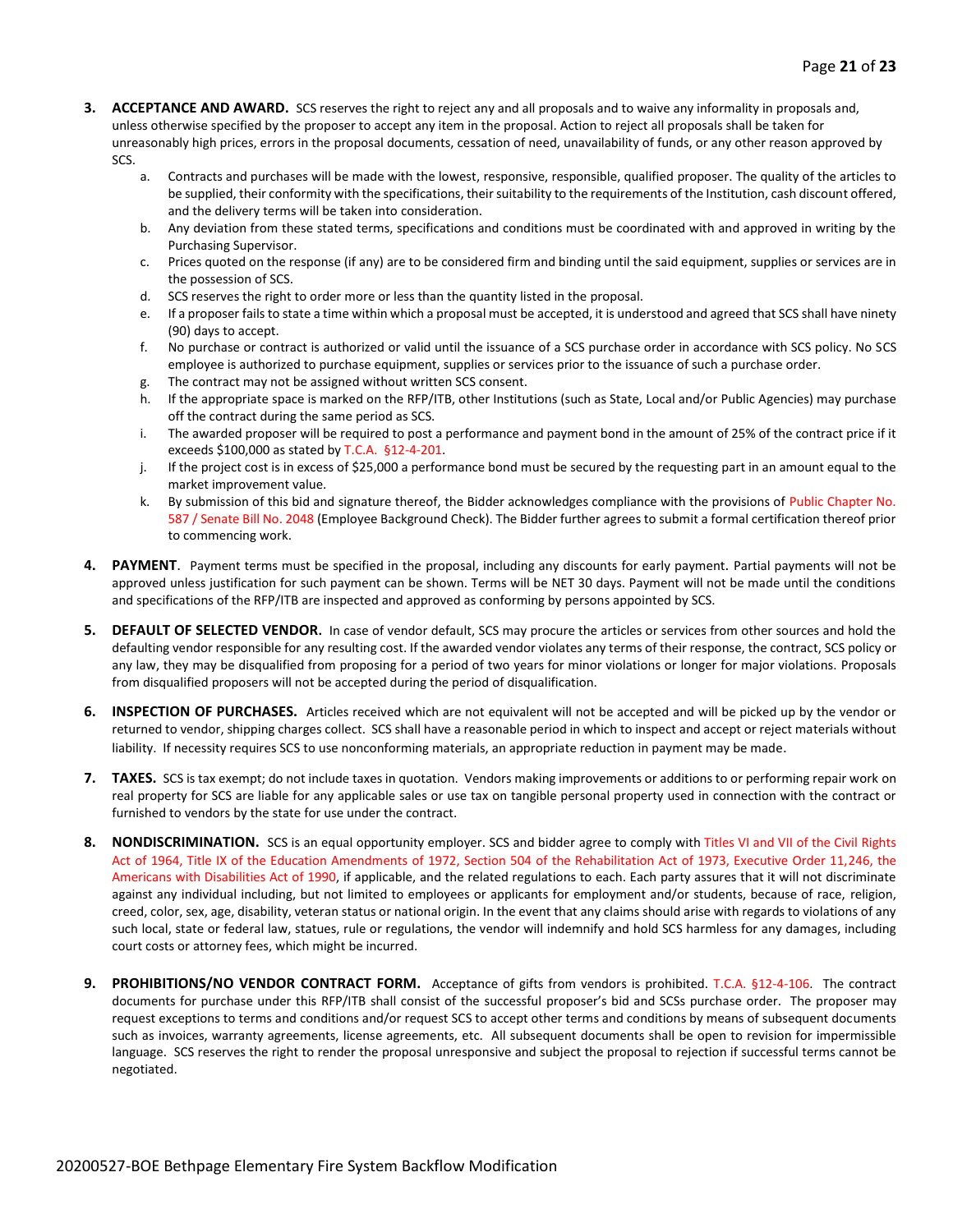- **10. PROHIBITION ON HIRING ILLEGAL IMMIGRANTS.** Tennessee Public Chapter No. 878 of 2006, T.C.A. §12-3-309, requires that Contractor attest in writing that Contractor will not knowingly utilize the services of illegal immigrants in the performance of this Contract and will not knowingly utilize the services of any subcontractor, if permitted under this Contract, who will utilize the services of illegal immigrants in the performance of this Contract. The attestation shall be made on the form, Attestation re Personnel Used in Contract Performance ("the Attestation"), which is attached and hereby incorporated by this reference.
- **11. SALES AND USE TAX.** Before the Purchase Order/Contract resulting from this RFP/ITB is signed, the apparent successful proposer must be registered with the Department of Revenue for the collection of Tennessee sales and use tax as required by T.C.A. §12-3-306.
- **12. ASSIGNMENT.** Neither the vendor nor SCS may assign this agreement without prior written consent of the other party.
- **13. LIABILITIES.** The vendor shall indemnify SCS against liability for any suits, actions or claims of any character arising from or relating to the performance under this agreement by the vendor or its subcontractors. SCS has no obligation for the payment of any judgement or the settlement of any claim made against the vendor or its subcontractors as a result of obligations under this contract.
- **14. APPLICABLE LAW.** Any contract shall be interpreted under the laws and statutes of the State of Tennessee. SCS does not enter into contracts which provide for mediation or arbitration. Any action arising from any contract made from this RFP/ITB shall be brought in the state courts in Sumner County, TN or in the United States Federal District Court for the Middle District of Tennessee.

Additionally, it is a violation of state statutes to purchase materials, supplies, services or any other item from a vendor that is a commissioner, official, employee or board member that has any financial or beneficial interest in such transaction, T.C.A. §12-4-101.

- **15. FUNDS**. The Proposer understands and accepts the non-appropriation of funds provision of SCS.
- **16. DATA PRIVACY AND SECURITY**. Personal Information (PI) includes but is not limited to that information protected by HIPAA, the HITECH Act, FERPA, or Gramm-Leach-Bliley) or such information which would allow a third party to gain access to the personal, medical or financial records of any of any party. Vendor represents and warrants that its collection, access, use, storage, disposal and disclosure of PI complies with all applicable federal and state privacy and data protection laws. Vendor represents and warrants that Vendor will maintain compliance with the SSAE 16 standard, and shall undertake any audits and risk assessments Vendor deems necessary to maintain compliance with SSAE16. If PI provided by SCS to Vendor is subject to FERPA. Vendor agrees that in its handling of FERPA data it will perform as a school official as that term is defined by FERPA regulations. Vendor acknowledges that its improper disclosure or redisclosure of PI covered by FERPA may, under certain circumstances, result in Vendor's exclusion from eligibility to contract with SCS for at least five (5) years. Vendor shall provide SCS with the name and contact information for an employee of Vendor who shall serve as SCS's primary security contact and shall be available to assist Customer twenty-four (24) hours per day, seven (7) days per week as a contact in resolving obligations associated with any security incident in which it is reasonably suspected that there has been a breach of information security. Vendor shall immediately mitigate or resolve any Security Incident, at Vendor's expense and in accordance with applicable privacy rights, laws, regulations and standards. Vendor shall reimburse SCS for actual costs incurred by SCS in responding to, and mitigating damages caused by, any Security Incident, including all costs of notice and/or remediation incurred under applicable law as a result of the Security Incident.
- **17. IRAN DIVESTMENT ACT.** By submission of this proposal, each proposer and each person signing on behalf of any proposer certified, and in the case of a joint proposal, each party thereto certifies as to its own organization, under penalty of perjury, that to the best of its knowledge and belief that each proposer is not on the list created pursuant to T.C.A. §12-12-106.
- **18. COMPLIANCE WITH CONDUCT STANDARDS**. Contractors shall be fully responsible for the conduct of its employees, subcontractors, representatives and agents. Loud or offensive music, language or behavior is unacceptable. Tobacco use of any type and vaping is prohibited on SCS property. Contact or interaction with staff or students is not allowed excepted between designated representatives of SCS and Contractor.